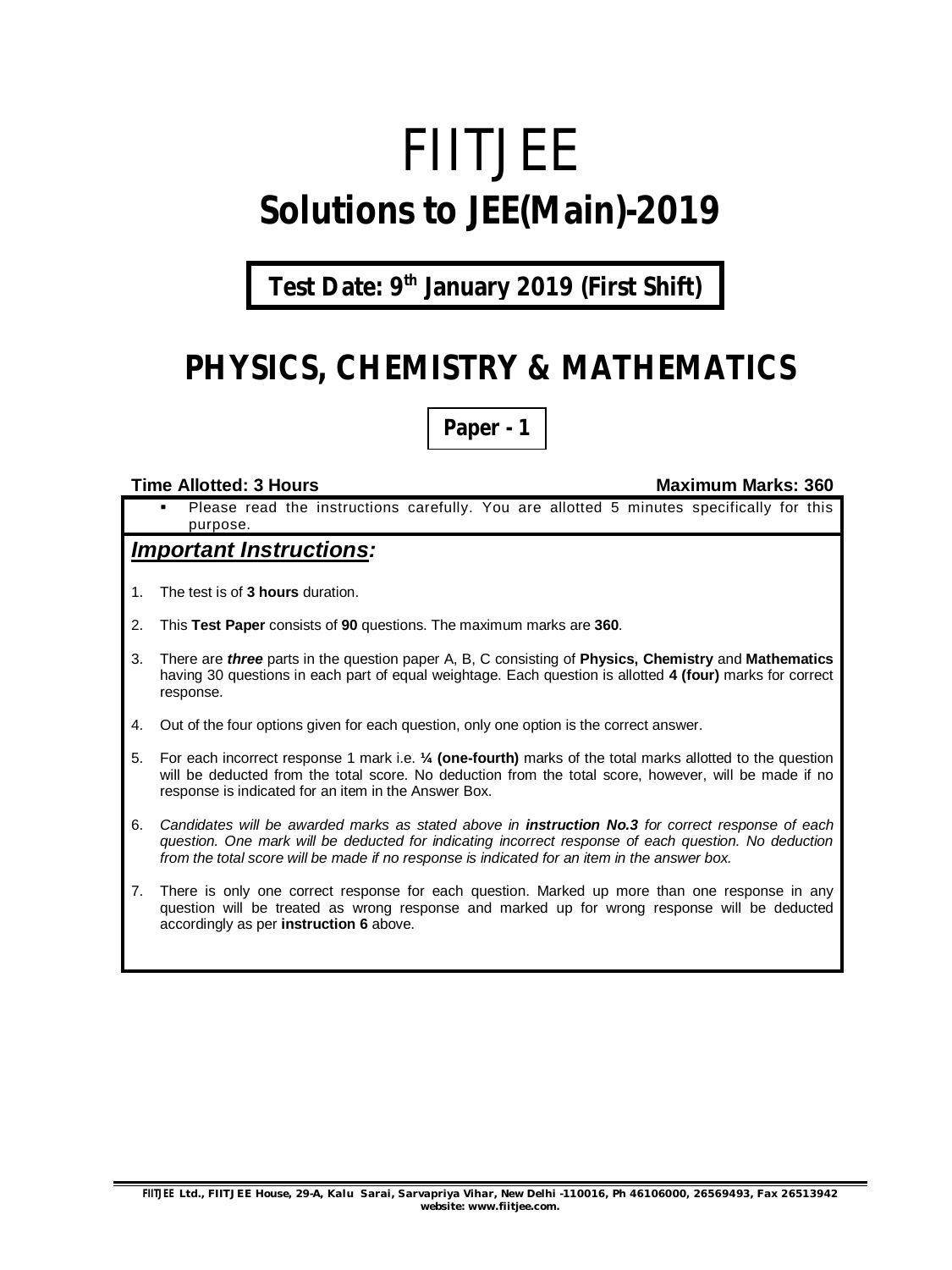### **PART – A (PHYSICS)**

1. A convex lens is put 10 cm from a light source and it makes a sharp image on a screen, kept 10 cm from the lens. Now a glass block (refractive index 1.5) of 1.5 cm thickness is placed in contact with the light source. To get the sharp image again, the screen is shifted by a distance d. Then d is:  $(A)$  1.1 cm away fro the lens  $(B)$  0 (C) 0.55 cm towards the lens (D) 0.55 cm away from the lens

2. A resistance is shown in the figure. Its value and tolerance are given respectively by: (A) 270  $\Omega$ , 10% (B) 27 k $\Omega$ , 10% (C) 27 k $\Omega$ , 20% (D) 270  $\Omega$ , 5%



- 3. Drift speed of electrons, when 1.5 A of current flows in a copper wire of cross section 5 mm<sup>2</sup>, is v. If the electron density in copper is 9  $\times$  10<sup>28</sup> /m<sup>3</sup> the value of v in mm/s is close to (Take charge of electron to be =  $1.6 \times 10^{-19}$  C) (A) 0.02 (B) 3<br>(C) 2 (D) 0.  $(D) 0.2$
- 4. An L-shaped object, made of thin rods of uniform mass density, is suspended with a string as shown in figure. If  $AB = BC$ , and the angle made by AB with downward vertical is  $\theta$ , then:
	- (A) tan  $\theta = \frac{1}{\sqrt{2}}$  $2\sqrt{3}$  $\theta = \frac{1}{\sqrt{5}}$  (B) tan  $\theta = \frac{1}{2}$ (C) tan  $\theta = \frac{2}{\sqrt{2}}$ 3  $\theta = \frac{2}{\sqrt{2}}$  (D) tan  $\theta = \frac{1}{2}$



5. A particle is moving with a velocity  $\vec{v} = K(y\hat{i} + x\hat{j})$ , where K is a constant. The general equation for its path is:

 $\theta = -$ 

 $\theta = -$ 

| (A) $y = x^2 + constant$   | (B) $y^2 = x + constant$ |
|----------------------------|--------------------------|
| (C) $y^2 = x^2$ + constant | (D) $xy = constant$      |

6. A mixture of 2 moles of helium gas (atomic mass  $= 4$  u), and 1 mole of argon gas (atomic mass  $= 40$  u) is kept at 300 K in a container. The ratio of their rms speeds

| $\left  \frac{\mathsf{V}_{\mathsf{rms}}(\mathsf{helium})}{\mathsf{I}} \right $ , is close to: |            |
|-----------------------------------------------------------------------------------------------|------------|
| $\left\lfloor \frac{m s}{V_{\text{rms}}(\text{argon})} \right\rfloor$                         |            |
| (A) 3.16                                                                                      | (B) 0.32   |
| (C) 0.45                                                                                      | $(D)$ 2.24 |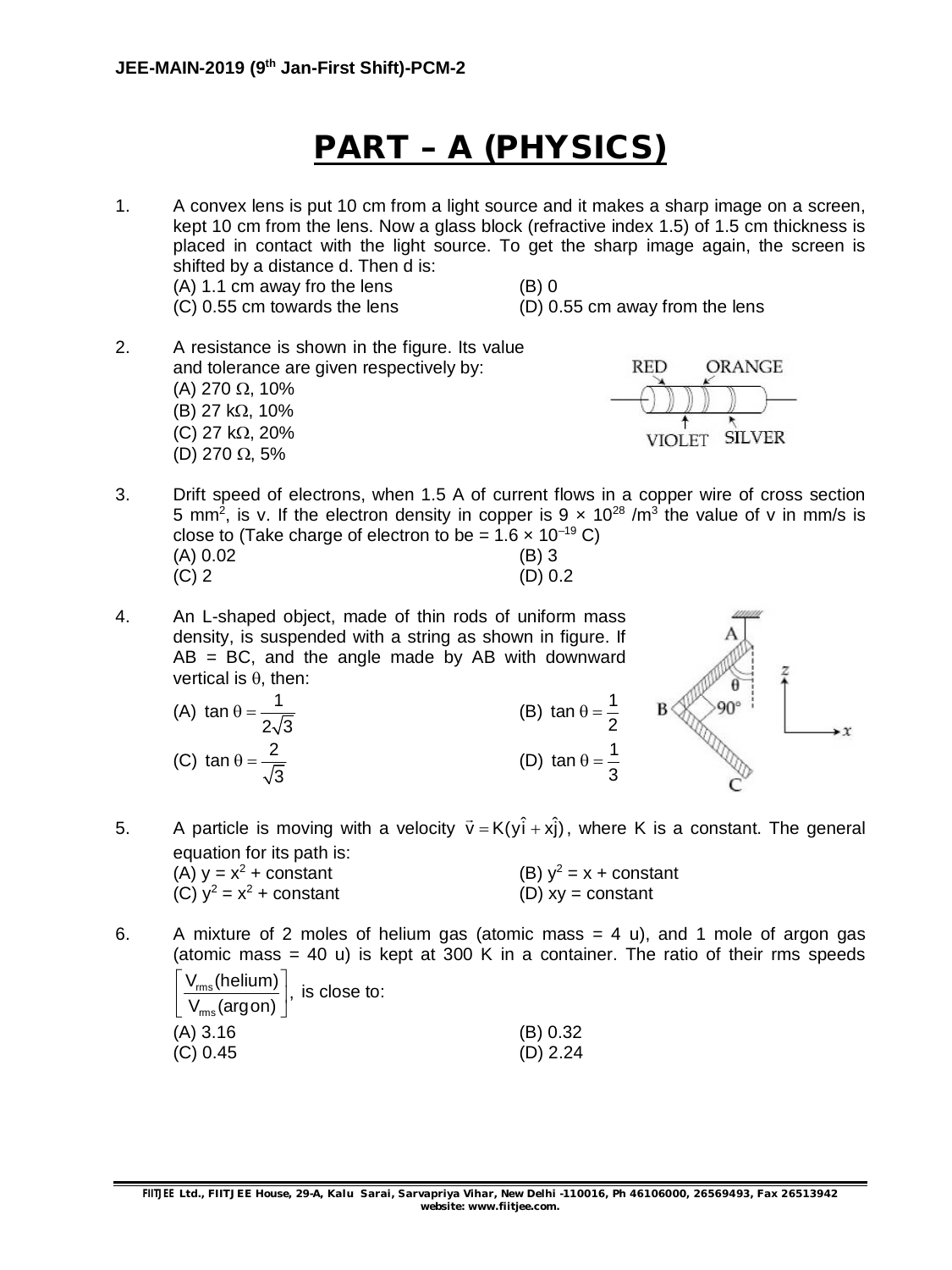- 7. A current loop, having two circular arcs joined by two radial lines is shown in the figure. It carries a current of 10 A. The magnetic field at point O will be close to: (A)  $1.0 \times 10^{-7}$  T (B)  $1.5 \times 10^{-7}$  T (C)  $1.5 \times 10^{-5}$  T (D)  $1.0 \times 10^{-5}$  T
- 8. A block of mass m, lying on a smooth horizontal surface, is attached to a spring (of negligible mass) of spring constant k. The other end of the spring is fixed, as shown in the figure. The block is initially at rest in a equilibrium position. If now the block is pulled with a constant force F, the maximum speed of the block is

(A) 
$$
\frac{2F}{\sqrt{mk}}
$$
 (B)  $\frac{F}{\pi\sqrt{mk}}$   
(C)  $\frac{\pi F}{\sqrt{mk}}$  (D)  $\frac{F}{\sqrt{mk}}$ 





9. For a uniformly charged ring of radius R, the electric field on its axis has the largest magnitude at a distance h from its centre. Then value of h is:

| (A) $\frac{R}{\sqrt{5}}$ | (B) $\frac{R}{\sqrt{2}}$ |
|--------------------------|--------------------------|
| (C) R                    | (D) $R\sqrt{2}$          |

10. Two coherent sources produce waves of different intensities which interfere. After interference, the ratio of the maximum intensity to the minimum intensity is 16. The intensity of the waves are in the ratio: (A) 16 : 9 (B) 25 : 9

| (A) 16 : 9  | (B) 25: |
|-------------|---------|
| $(C)$ 4 : 1 | (D) 5:3 |

11. Surface of certain metal is first illuminated with light of wavelength  $\lambda_1 = 350$  nm and then, the light of wavelength  $\lambda_2 = 540$  nm. It is found that the maximum speed of the photo electrons in the two cases differ by a factor of 2. The work function of the metal (in eV) is

close to: (Energy of photon =  $\frac{1240}{\sqrt{2}}$ eV)

|         | ີ | $\lambda$ (in nm) |         |
|---------|---|-------------------|---------|
| (A) 1.8 |   |                   | (B) 2.5 |
| (C) 5.6 |   |                   | (D) 1.4 |

12. Temperature difference of 120°C is maintained between two ends of a uniform rod AB of length 2L. Another bent rod PQ, of same cross-section as AB

> and length  $\frac{3L}{6}$ , 2 is connected across AB (See figure). In steady state, temperature difference between P and Q will be close to:

(A) 45°C (B) 75°C

- (C) 60°C
- (D) 35°C

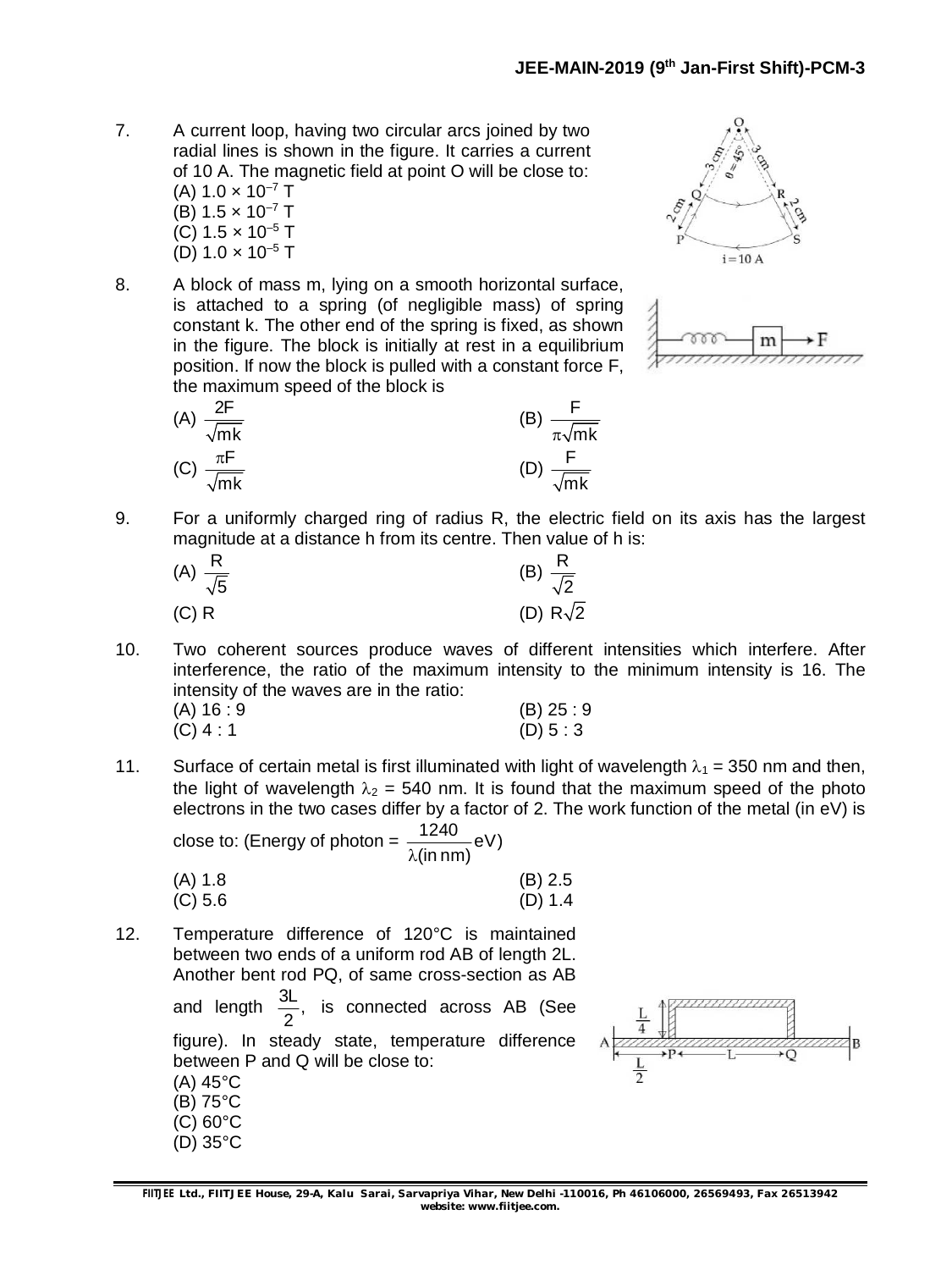- 13. A gas can be taken from A to B via two different processes ACB and ADB. When path ACB is used 60 J of heat flows into the system and 30 J of work is done by the system. If path ADB is used work down by the system is 10 J. the heat flow into the system in path ADB is (A) 40 J (B) 80 J (C) 100 J (D) 20 J
- 14. Consider a tank made of glass (refractive index 1.5) with a thick bottom. It is filled with a liquid of refractive index . A student finds that, irrespective of what the incident angle I (see figure) is for a beam of light entering the liquid, the light reflected from the liquid glass interface is never completely polarized. For this to happen, the minimum value of  $\mu$  is





15. Mobility of electron in a semiconductor is defined as the ratio of their drift velocity to the applied electric field. If, for an n-type semiconductor, the density of electrons is  $10^{19}$  m<sup>-3</sup> and their mobility is 1.6 m<sup>2</sup>/(V.s) then the resistivity of the semiconductor(since it is an ntype semiconductor contribution of holes is ignored) is close to:

| (A) 2 $\Omega$ m   | (B) 4 $\Omega$ m   |
|--------------------|--------------------|
| (C) 0.4 $\Omega$ m | (D) 0.2 $\Omega$ m |

16. A plane electromagnetic wave of frequency 50 MHz travels in free space along the positive x-direction. At a particular point in space and time,  $\vec{\mathsf{E}} = 6.3\hat{\mathsf{j}} \vee / \mathsf{m}$ . The corresponding magnetic field B,  $\ddot{\phantom{0}}$ at that point will be

| (A) 18.9 <b>×</b> 10 <sup>–8</sup> kT | (B) 2.1 $\times$ 10 <sup>-8</sup> kT |  |
|---------------------------------------|--------------------------------------|--|
| (C) 6.3 $\times$ 10 <sup>-8</sup> kT  | (D) $18.9 \times 10^8$ KT            |  |

- 17. Three charges  $+Q$ , q,  $+Q$  are placed respectively, at distance, 0,  $d/2$  and d from the origin, on the x-axis. If the net force experienced by  $+Q$ , placed at  $x = 0$ , is zero, then value of q is
	- (A)  $-Q/4$  (B)  $+Q/2$ <br>(C)  $+Q/4$  (D)  $-Q/2$  $(C) + Q/4$
- 18. A copper wire is stretched to make it 0.5% longer. The percentage change in its electric resistance if its volume remains unchanged is

| (A) 2.0% | $(B)$ 2.5% |
|----------|------------|
| (C) 1.0% | $(D)$ 0.5% |

- 19. A sample of radioactive material A, that has an activity of 10 mCi (1 Ci =  $3.7 \times 10^{10}$ decays/s), has twice the number of nuclei as another sample of different radioactive material B which has an activity of 20 mCi. The correct choices for half-lives of A and B would then be respectively:
	- $(A)$  5 days and 10 days  $(B)$  10 days and 40 days (C) 20 days and 5 days (D) 20 days and 10 days
		-
- 
-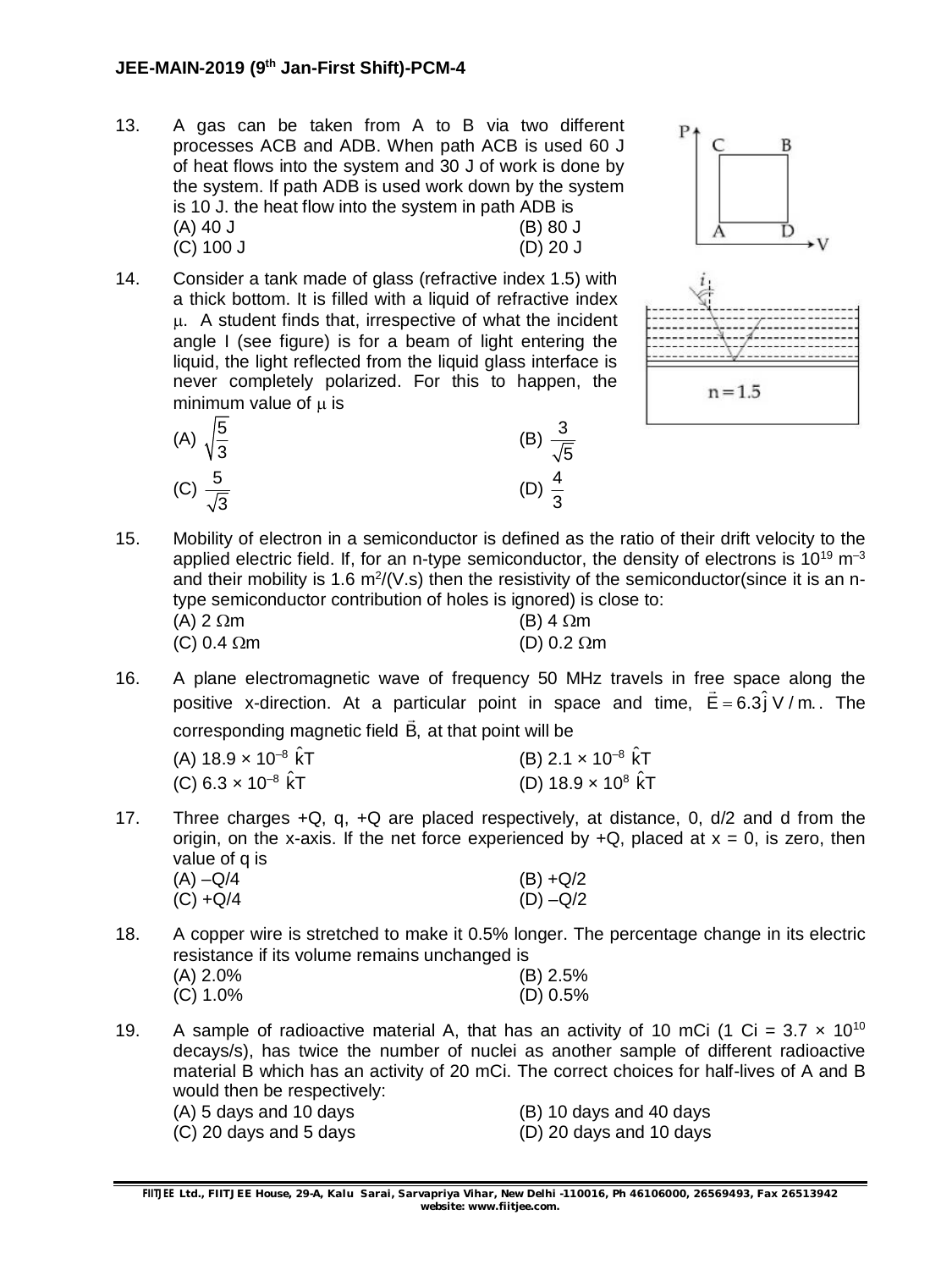20. A heavy ball of mass M is suspended from the ceiling of car by a light string of mass m (m << M). When the car is at rest, the speed of transverse waves in the string is 60 ms<sup>-1</sup>. When the car has acceleration a, the wave-speed increases to 60.5 ms<sup>-1</sup>. The value of a, in terms of gravitational acceleration g is closest to:

| (A) $\frac{9}{30}$ | (B) $\frac{9}{5}$  |
|--------------------|--------------------|
| (C) $\frac{9}{10}$ | (D) $\frac{9}{20}$ |

21. A conducting circular loop made of a thin wire, has area  $3.5 \times 10^{-3}$  m<sup>2</sup> and resistance 10  $\Omega$ . It is placed perpendicular to a time dependent magnetic field B(t) = (0.4T) sin (50  $\pi$ t). The field is uniform in space. Then the net charge flowing through the loop during  $t = 0$  s and  $t = 10$  ms is close to:

| (A) 14 mC | $(B)$ 7 mC  |
|-----------|-------------|
| (C) 21 mC | $(D) 6 $ mC |

22. An infinitely long current carrying wire and a small current carrying loop are in the plane of the paper as shown. the radius of the loop is a and distance of its centre from the wire is  $d$  ( $d \gg a$ ). If the loop applies a force F on the wire then:

(A) 
$$
F = 0
$$
  
\n(B)  $F \propto \left(\frac{a}{d}\right)$   
\n(C)  $F \propto \left(\frac{a^2}{d^3}\right)$   
\n(D)  $F \propto \left(\frac{a}{d}\right)^2$ 

- 23. A block of mass 10 kg is kept on a rough inclined plane as shown in the figure. A force of 3 N is applied on the block. The coefficient of static friction between the plane and the block is 0.6. What should be the minimum value of force P, such that the block does not move downward? (take  $g = 10 \text{ ms}^{-2}$ ) (A) 32 N (B) 18 N
	- (C) 23 N (D) 25 N
- 24. A parallel plate capacitor is made of two square plates of side 'a', separated by a distance d(d <<a). The lower triangular portion is filled with a dielectric of dielectric constant K, as shown in the figure. Capacitance of this capacitor is

(A) 
$$
\frac{K\epsilon_0 a^2}{2d(K+1)}
$$
  
\n(B) 
$$
\frac{K\epsilon_0 a^2}{d(K-1)} \ln K
$$
  
\n(C) 
$$
\frac{K\epsilon_0 a^2}{d} \ln K
$$
  
\n(D) 
$$
\frac{1}{2} \frac{K\epsilon_0 a^2}{d}
$$



**FIITJEE** *Ltd., FIITJEE House, 29-A, Kalu Sarai, Sarvapriya Vihar, New Delhi -110016, Ph 46106000, 26569493, Fax 26513942 website: [www.fiitjee.com.](http://www.fiitjee.com.)*



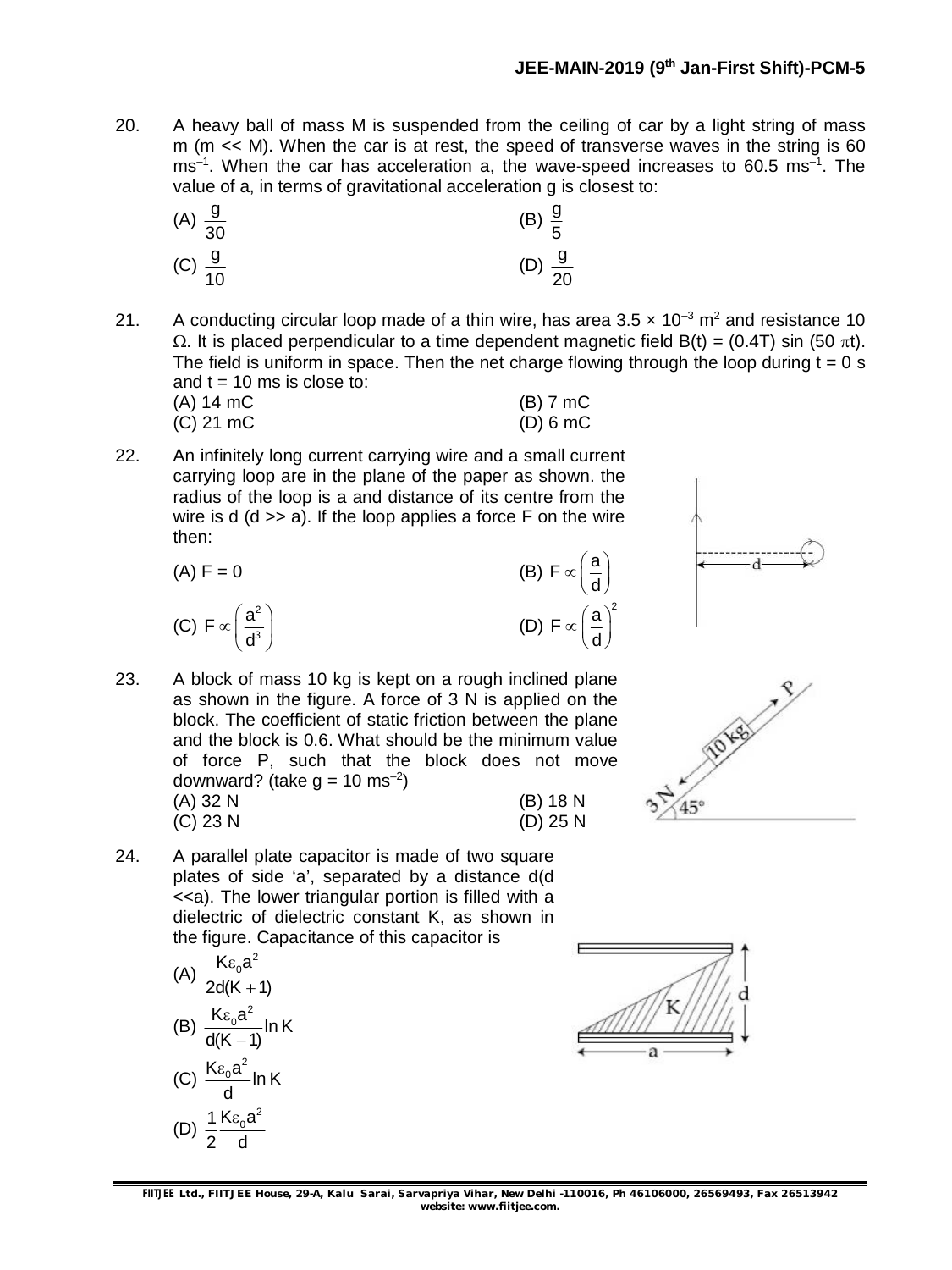#### **JEE-MAIN-2019 (9th Jan-First Shift)-PCM-6**

25. A rod of length L at room temperature and uniform area of cross section A, is made of a metal having coefficient of linear expansion  $\alpha$ <sup>o</sup>C. It is observed that an external compressive force F, is applied on each of its ends, prevents any change in the length of the rod, when it temperature rises by  $\Delta T K$ . Young's modulus, Y, for this metal is

(A) 
$$
\frac{F}{A\alpha \Delta T}
$$
  
\n(B)  $\frac{F}{A\alpha(\Delta T - 273)}$   
\n(C)  $\frac{F}{2A \alpha \Delta T}$   
\n(D)  $\frac{2F}{A \alpha \Delta T}$ 

26. A bar magnet is demagnetized by inserting it inside a solenoid of length 0.2 m, 100 turns, and carrying a current of 5.2 A. The coercivity of the bar magnet is

| (A) 285 A/m | (B) 2600 A/m |
|-------------|--------------|
| (C) 520 A/m | (D) 1200 A/m |

27. Three blocks A, B and C are lying on a smooth horizontal surface, as shown in the figure. A and B have equal masses, m while C has mass M. Block A is given an initial speed  $v$  towards B due to which it collides with B perfectly inelastically. The combined mass collides with C, also perfectly inelastically. The combined mass



collides with C, also perfectly inelastically if  $\frac{5}{6}$ th 6 of the

initial kinetic energy is lost in whole process. What is value of M/m?<br> $(4)$   $\overline{5}$ 

| (A) 5   | $(B)$ 2 |
|---------|---------|
| $(C)$ 4 | $(D)$ 3 |

- 20 V  $\frac{11}{A}$  www. C www. 28. When the switch S, in the circuit shown, is closed, then the value of current i will be  $\frac{1}{5}$  2  $\Omega$ (A) 3 A (B) 5 A  $\sqrt{S}$ (C) 4 A (D) 2 A  $\equiv$  V = 0
- 29. If the angular momentum of a planet of mass m, moving a round the Sun in a circular orbit its L, about the center of the Sun, its areal velocity is:

| (A) $\frac{L}{m}$  | $\frac{4L}{m}$<br>(B) |
|--------------------|-----------------------|
| (C) $\frac{L}{2m}$ | $\frac{2L}{m}$<br>(D) |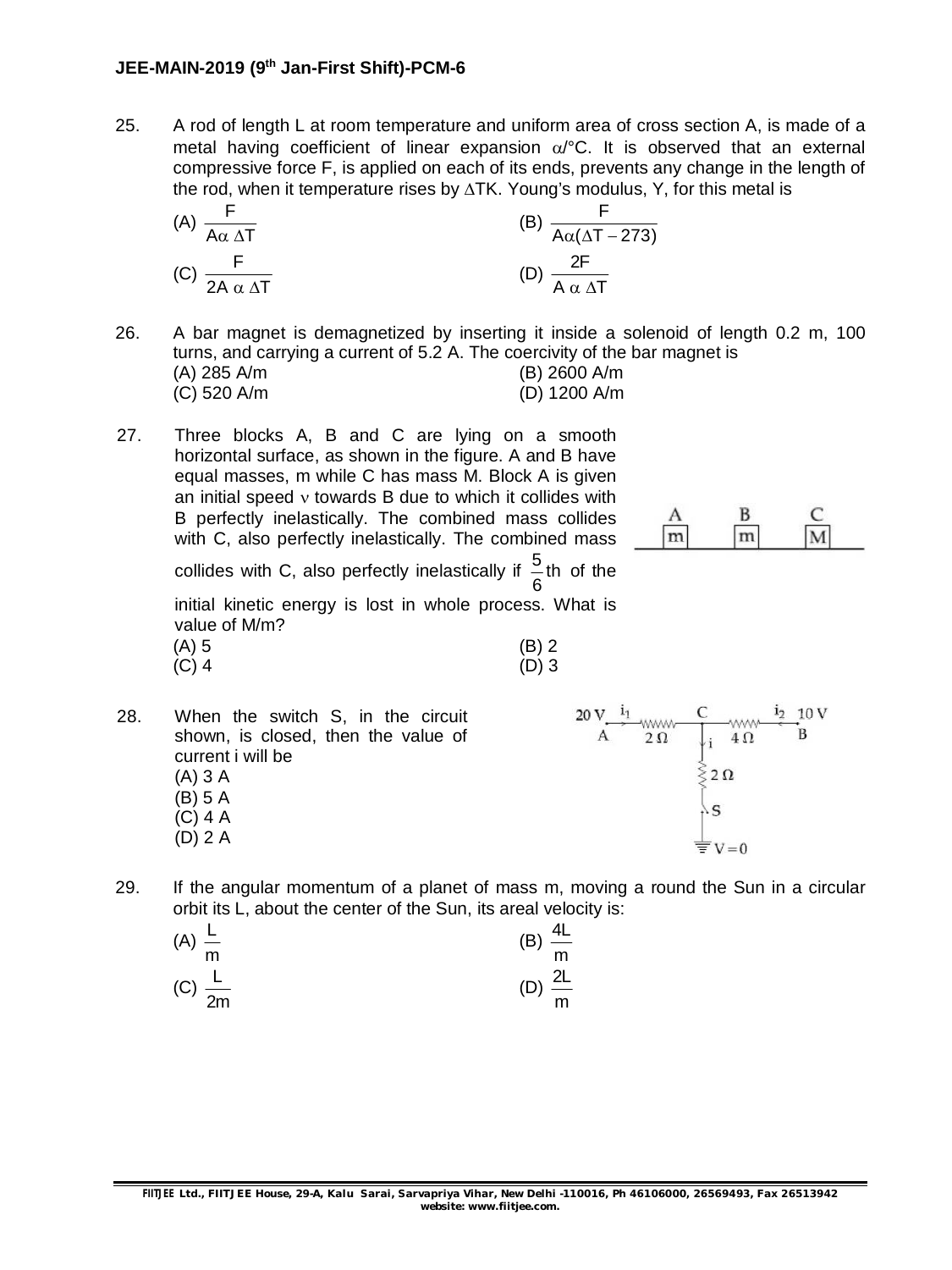30. Two masses m and  $\frac{m}{2}$ 2 are connected at the two ends of a massless rigid rod of length  $\ell$ . The rod is suspended by a thin wire of torsional constant k at the centre of mass of the rodmass system (see figure). Because of torsional constant k, the restoring torque is  $\tau = k\theta$  for angular displacement  $\theta$ . If the rod is rotated by  $\theta_0$  and released, the tension in it when it passes through its mean position will be

$$
\begin{array}{c}\n\swarrow \\
\hline\n\end{array}
$$

(A) 
$$
\frac{3k\theta_0^2}{\ell}
$$
 (B)  $\frac{2k\theta_0^2}{\ell}$   
(C)  $\frac{k\theta_0^2}{\ell}$  (D)  $\frac{k\theta_0^2}{2\ell}$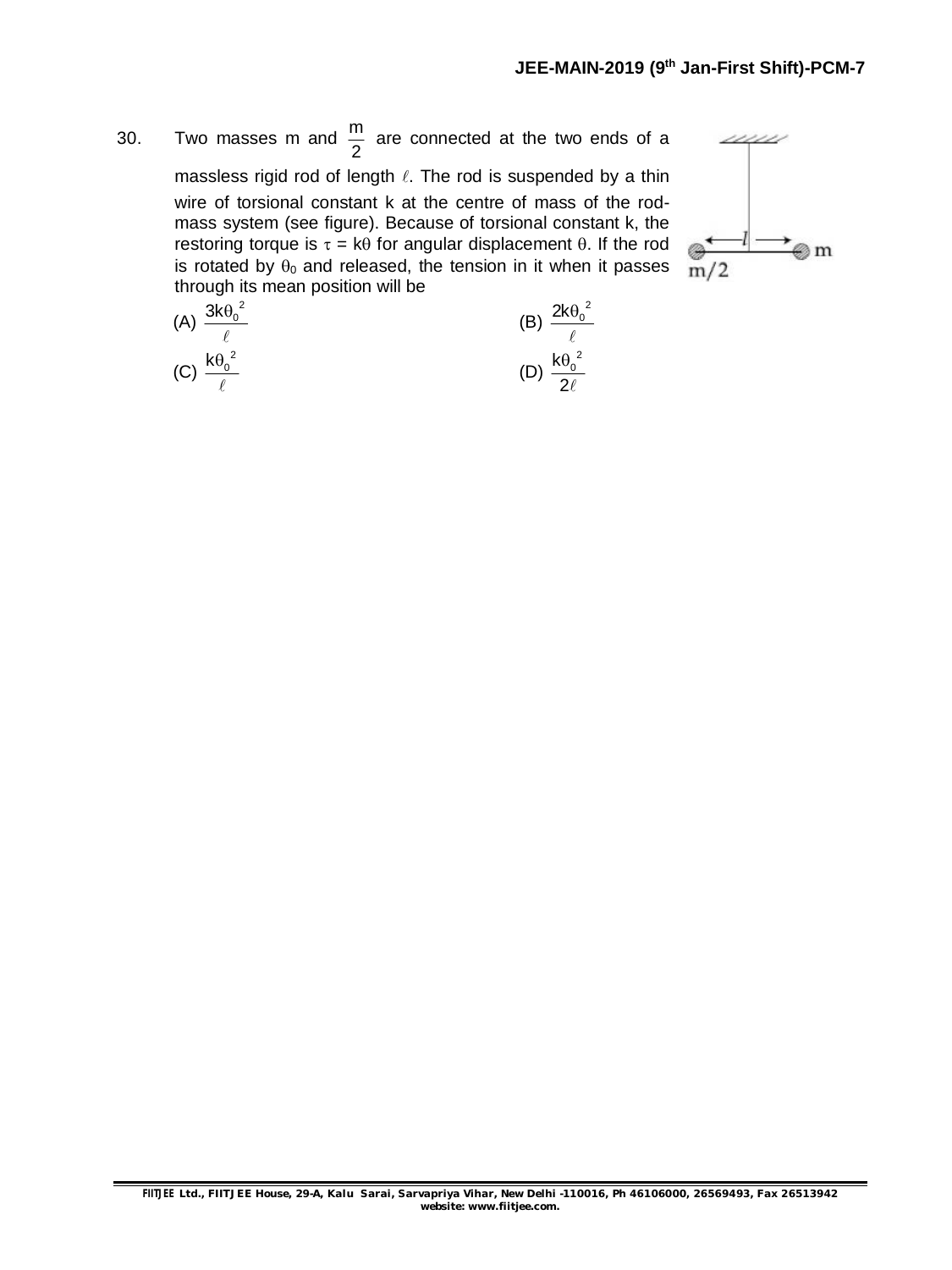## **PART –B (CHEMISTRY)**

- 31. Two complexes  $[Cr(H<sub>2</sub>O)<sub>6</sub>]Cl<sub>3</sub> (A)$  and  $[Cr(HH<sub>3</sub>)<sub>6</sub>]Cl<sub>3</sub> (B)$  are violet and yellow coloured respectively. The incorrect statement regarding them is
	- (A)  $\Delta_0$  values of (A) and (B) are calculated from the energies of violet and yellow light, respectively.
	- (B) both are paramagnetic with three unpaired electrons
	- (C) both absorbs energies corresponding to their complementary colours
	- (D)  $\Delta_0$  value for (A) is less than that of (B)
- 32. The correct decreasing order for acidic strength is (A)  $NO<sub>2</sub>CH<sub>2</sub>COOH > FCH<sub>2</sub>COOH > CNCH<sub>2</sub>COOH > ClCH<sub>2</sub>COOH$ (B)  $FCH<sub>2</sub>COOH > NCCH<sub>2</sub>COOH > NO<sub>2</sub>CH<sub>2</sub>COOH > CICH<sub>2</sub>COOH$ (C)  $CNCH_2COOH > O_2NCH_2COOH > FCH_2COOH > CICH_2COOH$ (D)  $NO<sub>2</sub>CH<sub>2</sub>COOH > NCCH<sub>2</sub>COOH > FCH<sub>2</sub>COOH > CICH<sub>2</sub>COOH$

33. The major product of the following reaction is

| $R - C \equiv N \frac{(1) \text{ All} (i-Bu)_2}{(2) H_2 O}$ ? |                          |
|---------------------------------------------------------------|--------------------------|
| (A) RCOOH                                                     | $(B)$ RCONH <sub>2</sub> |
| (C) RCHO                                                      | (D) $RCH2NH2$            |

34. The highest value of the calculated spin-only magnetic moment (in BM) among all the transition metal complexes is

| (A) 5.92 | (B) 6.93   |
|----------|------------|
| (C) 3.87 | $(D)$ 4.90 |

35. 0.5 moles of gas A and x moles of gas B exert a pressure of 200 Pa in a container of volume 10 m $^3$  at 1000 K. Given R is the gas constant in JK $^{-1}$  mol $^{-1}$ , x is

| 2R<br>(A)            | 2R                      |
|----------------------|-------------------------|
| $\overline{4+R}$     | (B)<br>$\overline{4-R}$ |
| (C) $\frac{4+R}{2R}$ | $\frac{4-R}{4}$         |
| 2R                   | 2R                      |

| 36. |               | The one that is extensively used as a piezoelectric material is |
|-----|---------------|-----------------------------------------------------------------|
|     | (A) tridymite | (B) amorphous silica                                            |
|     | (C) quartz    | (D) mica                                                        |

37. Correct statements among a to d regarding silicones are (i) they are polymers with hydrophobic character (ii) they are biocompatible (iii) in general, they have high thermal stability and low dielectric strength (iv) usually they are resistant to oxidation and used as greases.  $(A)$  (i), (ii), (iii) and (iv) (B) (i), (ii) and (iii)  $(C)$  (i) and (ii) only  $(D)$  (i), (ii) and (iv)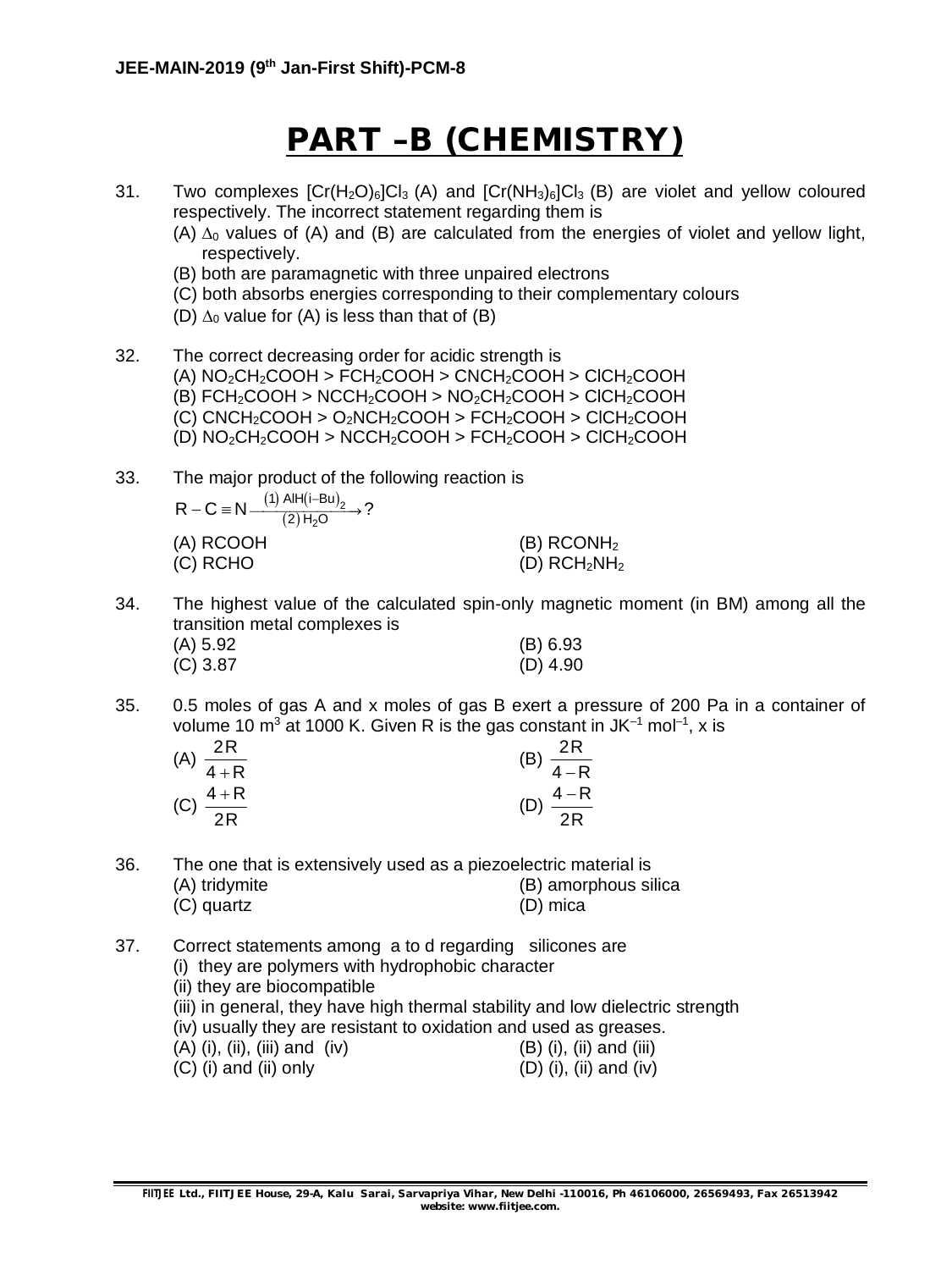38. The major product of the following reaction is

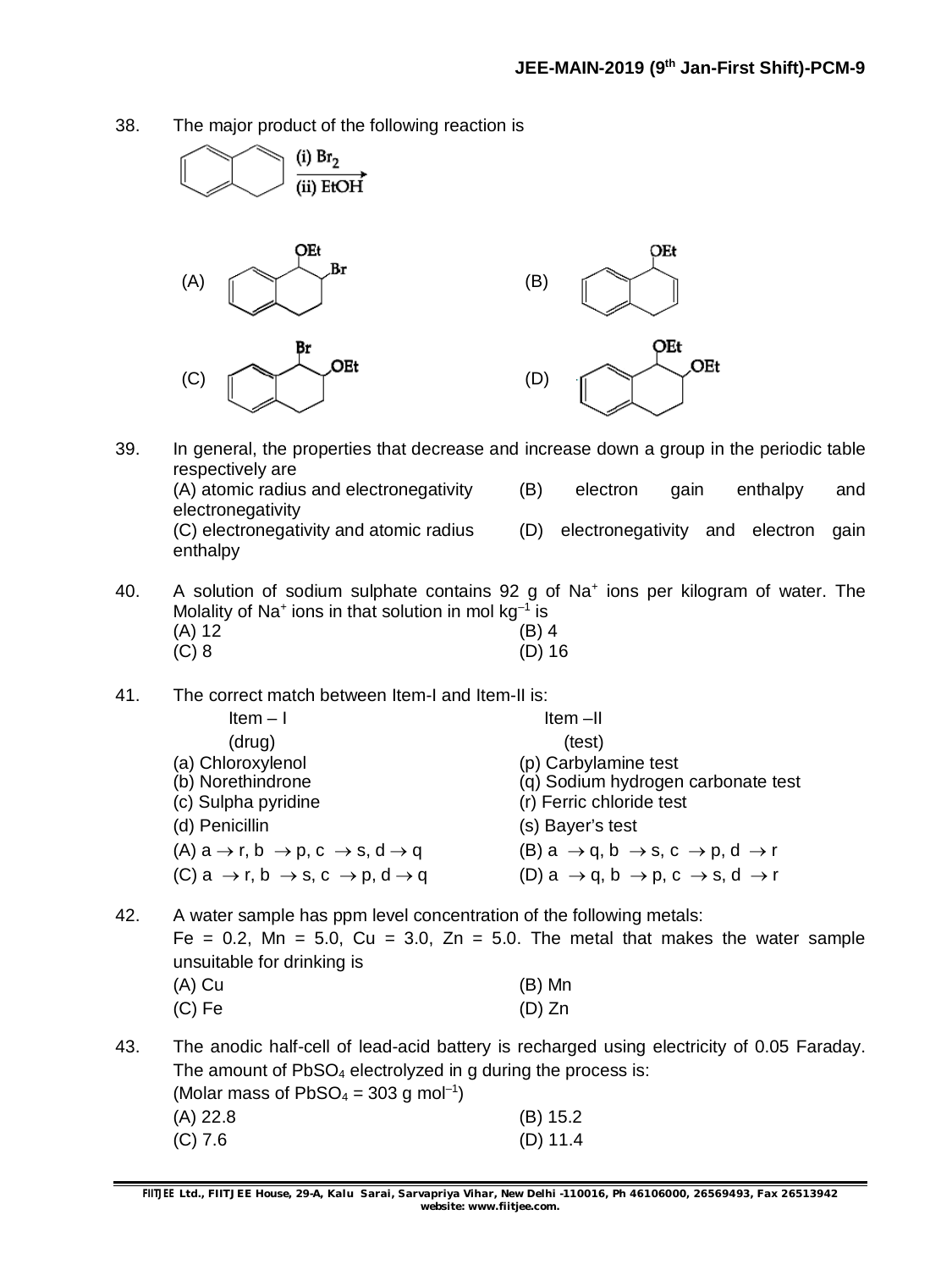- 44. Which one of the following statements regarding Henry's law is not correct?
	- (A) Higher the value of  $K_H$  at a given pressure, higher is the solubility of the gas in the liquids
	- (B) Different gases have different  $K_H$ (Henry's law constant) values at the same temperature
	- (C) The partial pressure of the gas in vapour phase is proportional to the mole fraction of the gas in the solution
	- (D) The value of  $K_H$  increases with increase of temperature and  $K_H$  is function of the nature of the gas.
- 45. The following results were obtained during kinetic studies of the reaction

 $2A + B \longrightarrow$  products

| Experiment        | [B]                                  |                               | Initial rate of reaction             |  |
|-------------------|--------------------------------------|-------------------------------|--------------------------------------|--|
|                   | (in mol $\mathsf{L}^{\mathsf{-1}}$ ) | (in mol $\mathsf{L}^{\!-1}$ ) | (in mol $L^{-1}$ min <sup>-1</sup> ) |  |
|                   | 0.10                                 | 0.20                          | $6.93 \times 10^{-3}$                |  |
|                   | 0.10                                 | 0.25                          | $6.93 \times 10^{-3}$                |  |
|                   | 0.20                                 | 0.30                          | $1.386 \times 10^{-2}$               |  |
| $\mathbf{r}$<br>. | $\sim$<br>.                          | .                             |                                      |  |

The time(in minutes) required to consume half of A is  $(A) 5$  (B) 10 (C) 1 (D) 100

46. Major product of the following reaction is



- 47. The alkaline earth metal nitrate that does not crystallise with water molecules is (A)  $Mg(NO_3)_2$  (B) Sr(NO<sub>3</sub>)<sub>2</sub> (C)  $Ca(NO_3)_2$  (D)  $Ba(NO_3)_2$
- 48. 20 mL of 0.1 M H<sub>2</sub>SO<sub>4</sub> is added to 30 mL of 0.2 M NH<sub>4</sub>OH solution. The pH of the resultant mixture is  $[pk_b$  of NH<sub>4</sub>OH = 4.7] (A) 5.2 (B) 9.0 (C) 5.0 (D) 9.4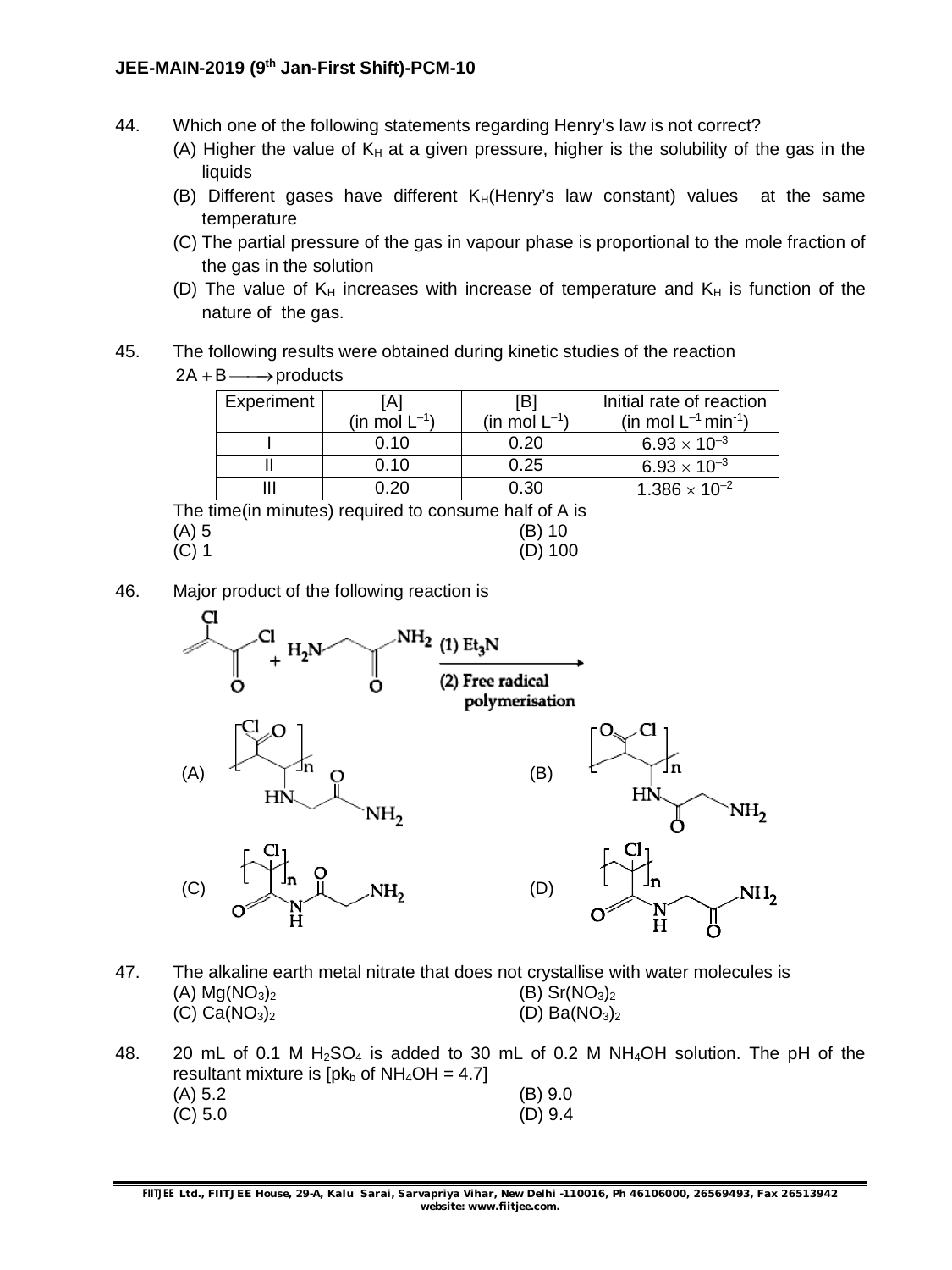49. Adsorption of a gas follows Freundlich adsorption isotherm. In the given plot, x is the mass of gas adsorbed on mass m of the adsorbent at pressure p.  $\frac{\text{x}}{}$ is proportional to

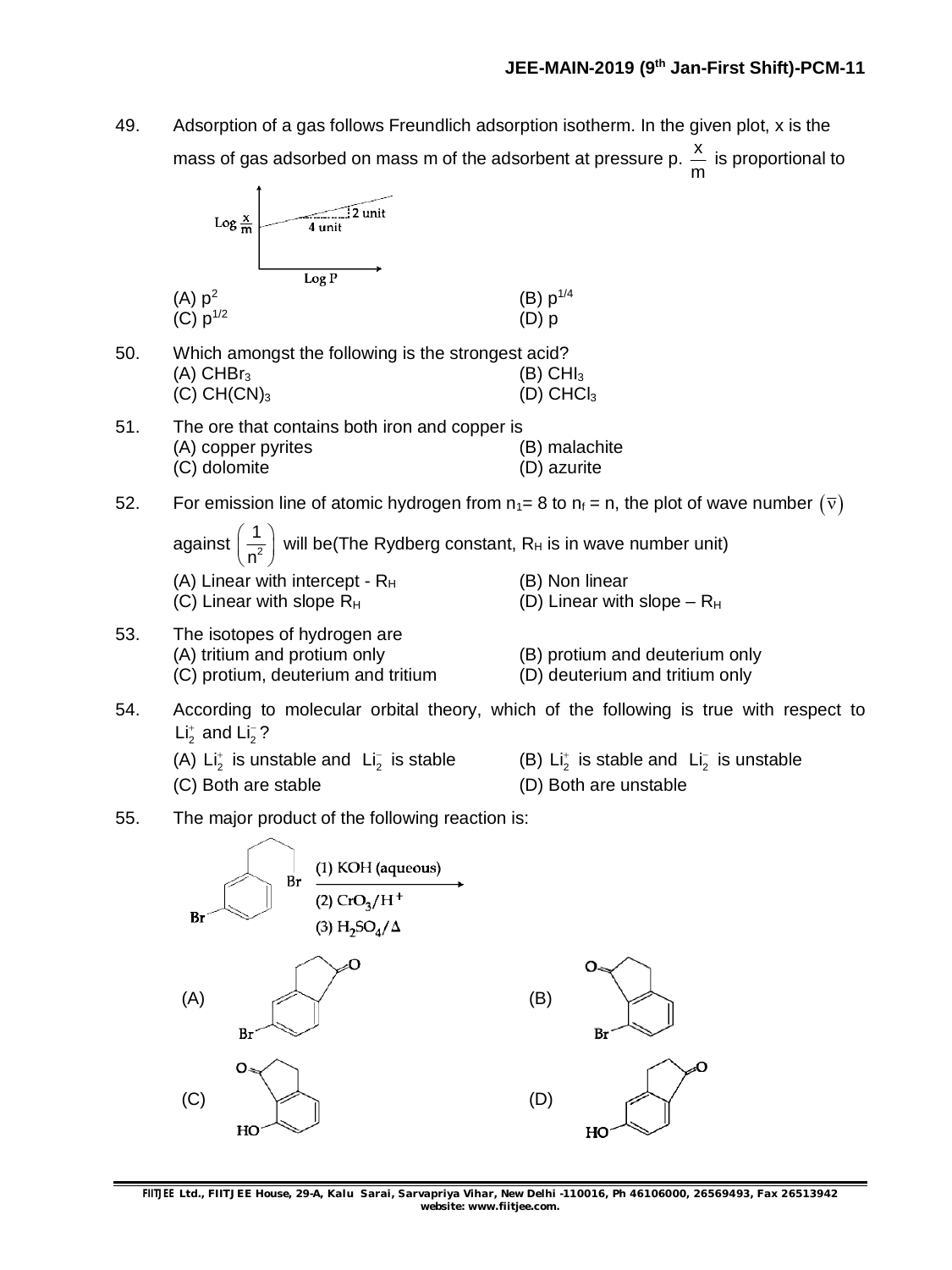#### **JEE-MAIN-2019 (9th Jan-First Shift)-PCM-12**

- 56. Aluminium is usually found in +3 oxidation state. In contrast, thallium exists in +1 and +3 oxidation states. This is due to (A) inert pair effect (B) diagonal relationship (C) lattice effect (D) lanthanoid contraction
- 57. The increasing order of pKa of following amino acids in aqueous solution is Gly, Asp, Lys, Arg (A)  $\text{Asp} < \text{Gly} < \text{Arg} < \text{Lys}$ <br>
(C)  $\text{Asp} < \text{Gly} < \text{Lvs} < \text{Arg}$ <br>
(C)  $\text{Asp} < \text{Gly} < \text{Lys}$  $(C)$  Asp  $<$  Gly  $<$  Lys  $<$  Arg
- 58. Consider the reversible isothermal expansion of an ideal gas in a closed system at two different temperatures  $T_1$  &  $T_2$  ( $T_1$  <  $T_2$ ). The correct graphical depiction of the dependence of work done(w) on the final volume(v).



59. Arrange the following amine in the decreasing order of basicity:



- 
- 60. The compounds A and B in the following reaction are, respectively

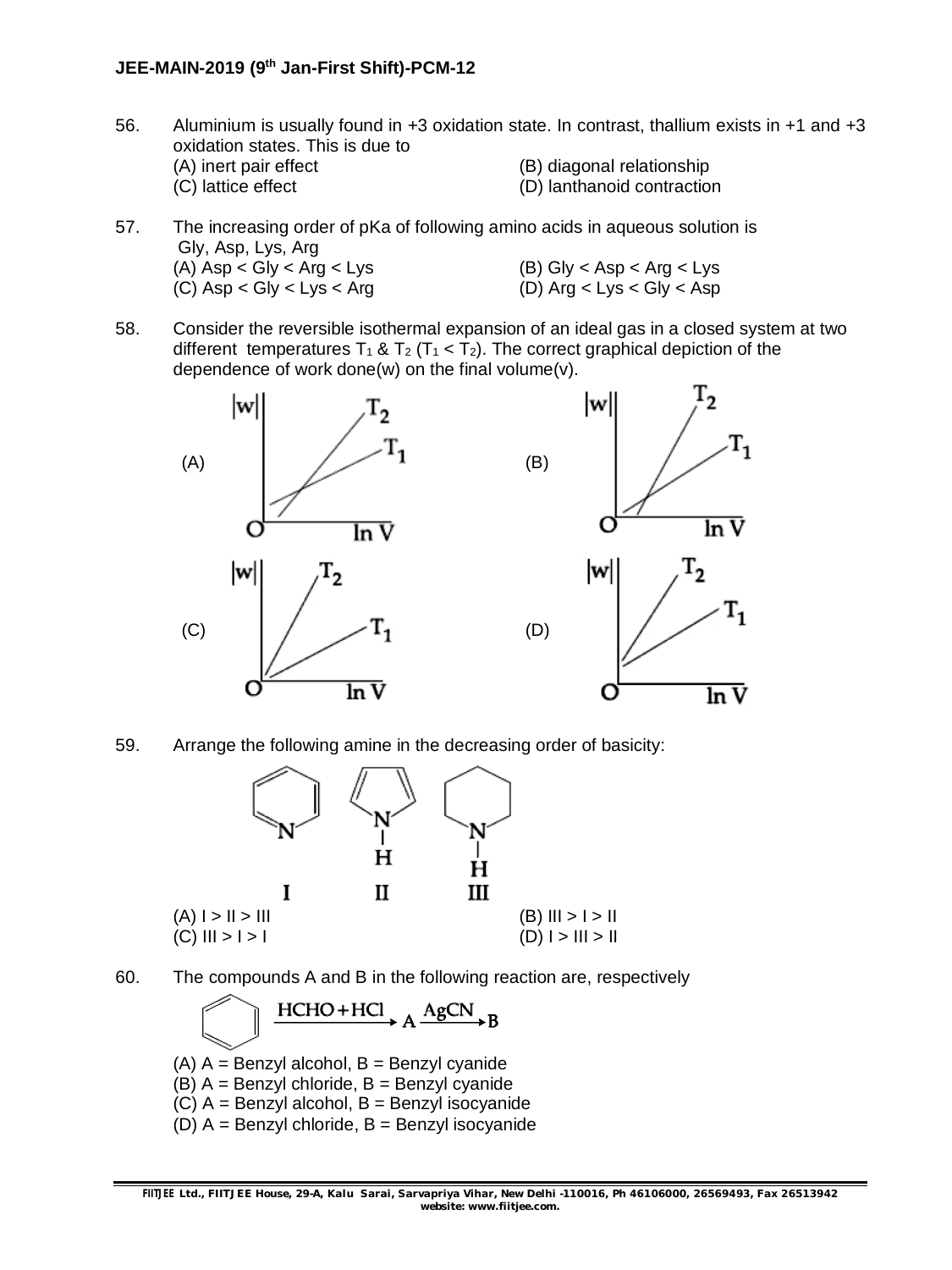### **PART–C (MATHEMATICS)**

61. The value of  $\int |\cos x|^3 dx$ 0 π  $\int |\cos x|^3 dx$  is:

(A) 0  
\n(B) 
$$
\frac{4}{3}
$$
  
\n(C)  $\frac{2}{3}$   
\n(D)  $-\frac{4}{3}$ 

62. The maximum volume (in cu.m) of the right circular cone having slant height 3 m is (A)  $6\pi$  (B)  $3\sqrt{3}\pi$ (C)  $\frac{4}{9}$ 3 (D)  $2\sqrt{3}\pi$ 

63. For  $x^2 \neq n\pi + 1$ ,  $n \in N$  (the set of natural numbers), the integral

$$
\int x.\sqrt{\frac{2\sin(x^2-1)-\sin 2(x^2-1)}{2\sin(x^2-1)+\sin 2(x^2-1)}} dx \text{ is}
$$
\n(A)  $\log_e \left| \frac{1}{2}\sec^2 (x^2-1) \right| + c$  \n(B)  $\frac{1}{2}\log_e \left| \sec (x^2-1) \right| + c$   
\n(C)  $\frac{1}{2}\log_e \left| \sec^2 \left( \frac{x^2-1}{2} \right) \right| + c$  \n(D)  $\log_e \left| \sec \left( \frac{x^2-1}{2} \right) \right| + c$ 

64. If  $y = y(x)$  is solution of the differential equation  $x \frac{dy}{dx} + 2y = x^2$  $\frac{dy}{dx}$  + 2y = x<sup>2</sup> satisfying y(1) = 1, then  $y\left(\frac{1}{2}\right)$  $\left(\frac{1}{2}\right)$ is equal to

- $(A)$  $\frac{7}{2}$ 64 (B)  $\frac{1}{4}$ 4  $(C) \frac{49}{16}$ 16 (D)  $\frac{13}{16}$ 16
- 65. Axis of a parabola lies along x axis. If its vertex and focus are at distance 2 and 4 respectively from the origin, on the positive  $x - a$ xis then which of the following points does not lie on it?

(A) 
$$
(5, 2\sqrt{6})
$$
 (B)  $(8, 6)$   
(C)  $(6, 4\sqrt{2})$  (D)  $(4, -4)$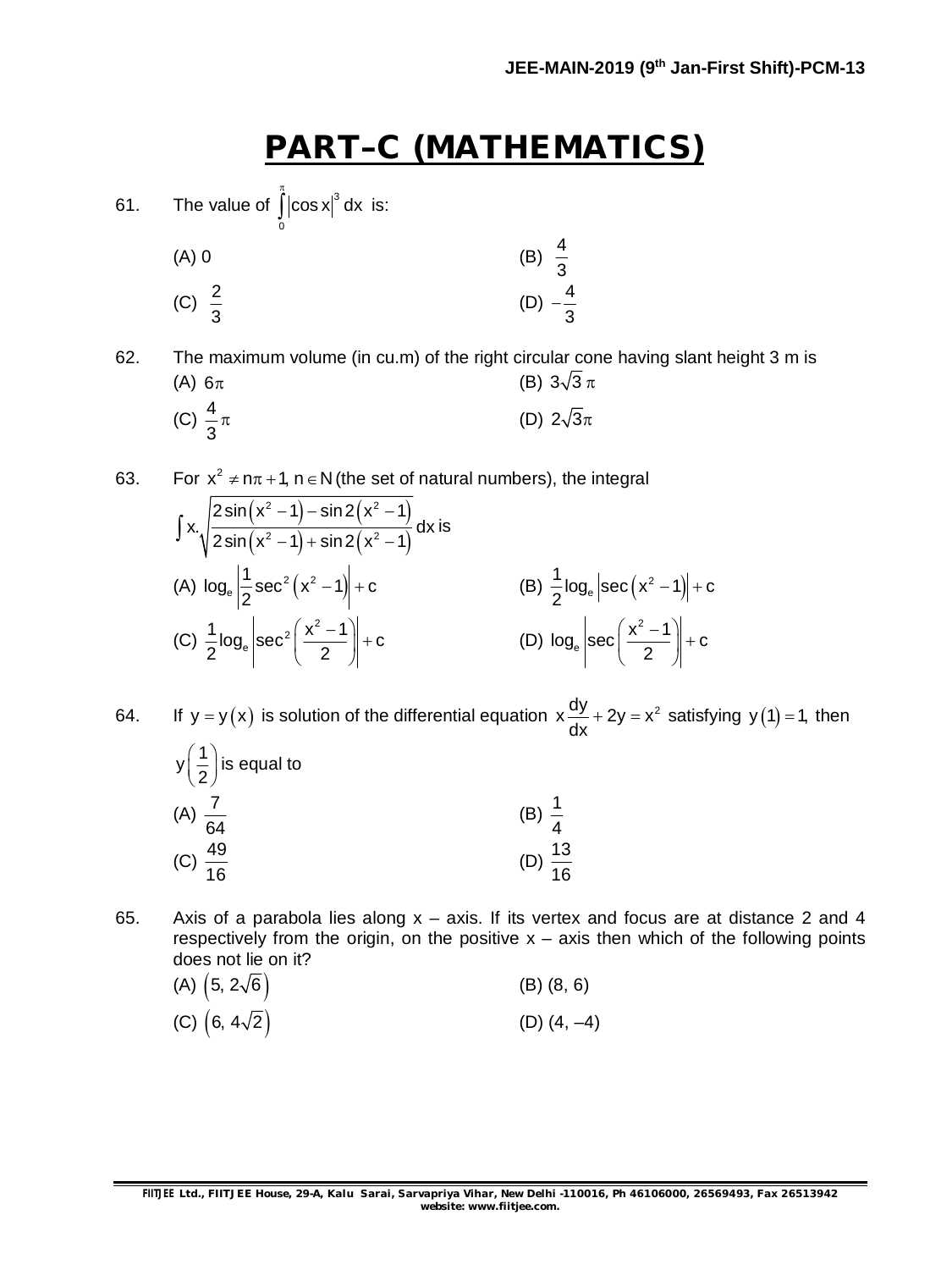66. Let 0 2  $<\theta<\frac{\pi}{6}$ . If the eccentricity of the hyperbola 2  $\sqrt{2}$  $\frac{x^2}{x^2} - \frac{y^2}{\sin^2 0} = 1$  $\cos^2 \theta$  sin  $-\frac{y}{2a} = 1$  $\theta$  sin<sup>2</sup> $\theta$ is greater than 2, then the length of its latus rectum lies in the interval:

(A) (3, 
$$
\infty
$$
)  
\n(B)  $\left(\frac{3}{2}, 2\right]$   
\n(C) (2, 3]  
\n(D)  $\left(1, \frac{3}{2}\right]$ 

67. For  $x \in R - [0, 1]$ , let  $f_1(x) = \frac{1}{x}$ ,  $f_2(x) = 1 - x$  $=\frac{1}{x}$ , f<sub>2</sub> (x) = 1 – x and f<sub>3</sub> (x) =  $\frac{1}{1-x}$  $1 - x$  $=$  $\overline{a}$ be three given functions. If a function, J (x) satisfies  $(f_2 \text{OJof}_1)(x) = f_3(x)$  then  $J(x)$  is equal to:

(A)  $f_3(x)$  (B)  $\frac{1}{x}f_3(x)$ x (C)  $f_2(x)$  (D)  $f_1(x)$ 

68. Let  $\vec{a} = \hat{i} - \hat{j}$ ,  $\vec{b} = \hat{i} + \hat{j} + \hat{k}$  and  $\vec{c}$  $\rightarrow$ be a vector such that  $a \times c + b = 0$  $\rightarrow$   $\rightarrow$   $\rightarrow$ and  $a.c = 4$ ,  $\rightarrow$   $\rightarrow$ then  $|\vec{c}|^2$  $\overline{\phantom{a}}$ is equal to: (A)  $\frac{19}{2}$ 2 (B) 9 (C) 8 (D)  $\frac{17}{3}$ 2

69. If a, b and c be three distinct numbers in G.P. and  $a + b + c = x$  b then x can not be  $(A) -2$  (B) –3  $(C)$  4 (D) 2

70. If 
$$
\cos^{-1}\left(\frac{2}{3x}\right) + \cos^{-1}\left(\frac{3}{4x}\right) = \frac{\pi}{2}
$$
,  $x > \frac{3}{4}$  then x is equal to:  
\n(A)  $\frac{\sqrt{145}}{12}$   
\n(B)  $\frac{\sqrt{145}}{10}$   
\n(C)  $\frac{\sqrt{146}}{12}$   
\n(D)  $\frac{\sqrt{145}}{11}$ 

- 71. Equation of a common tangent to the circle,  $x^2 + y^2 6x = 0$  and the parabola,  $y^2 = 4x$ , is:
	- (A)  $2\sqrt{3}y = 12x + 1$  (B)  $\sqrt{3}y = x + 3$ (C)  $2\sqrt{3}y = -x - 12$  (D)  $\sqrt{3}y = 3x + 1$

72. The system of linear equation  $x + y + z = 2$ ,  $2x + 3y + 2z = 5$ ,  $2x + 3y + (a^2 - 1)z = a + 1$ then (A) is inconsistent when a = 4 (B) has a unique solution for  $|a| = \sqrt{3}$ (C) has infinitely many solutions for a = 4 (D) inconsistent when  $|a| = \sqrt{3}$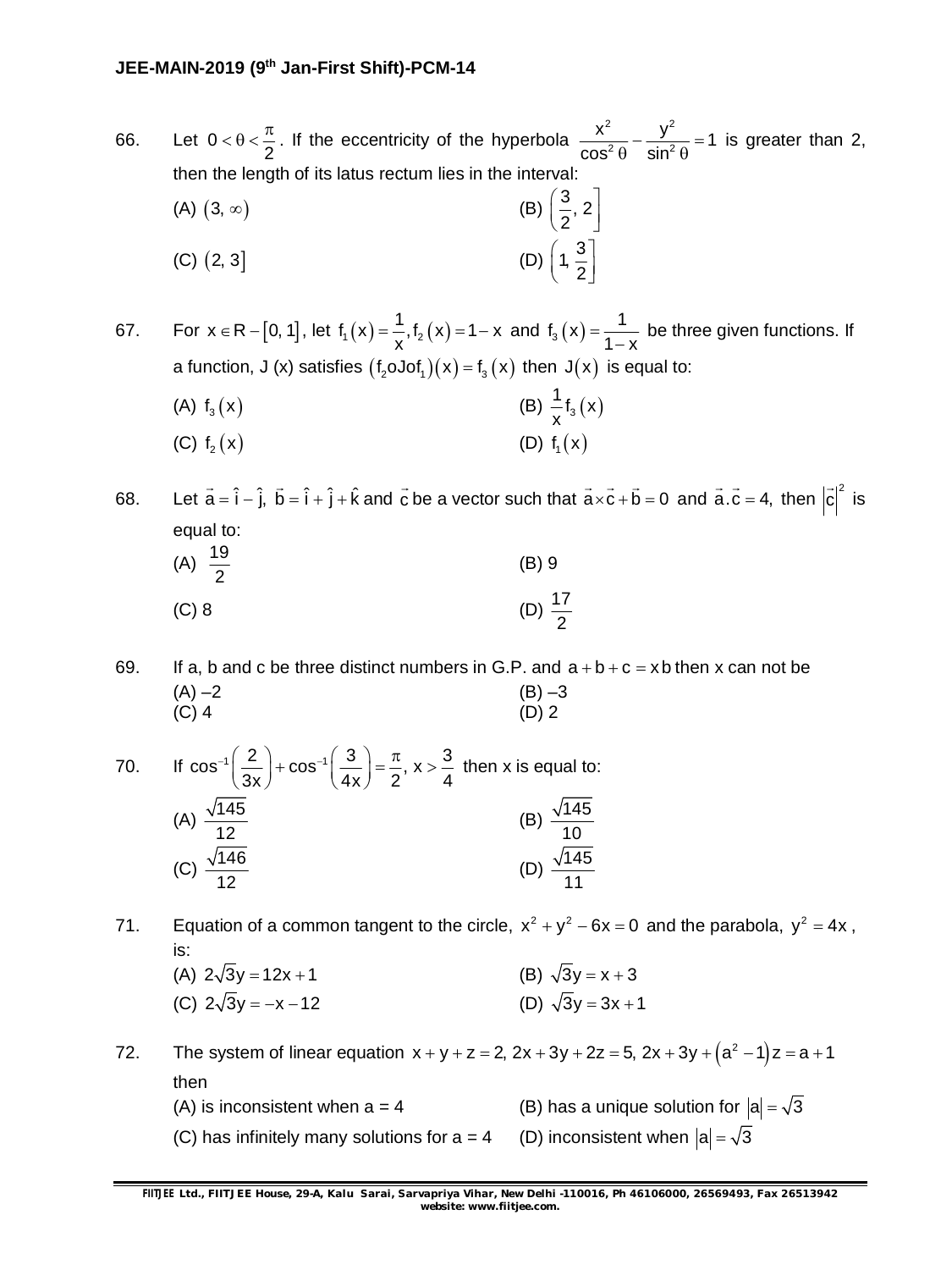1 1 1

 $\overline{\phantom{0}}$ 

73. If the fractional part of the number  $\frac{2^{403}}{15}$ 15 is  $\frac{k}{15}$ , 15 then k is equal to: (A) 6 (B) 8 (C) 4 (D) 14

74 The equation of line passing through  $(-4, 1, 3)$ , parallel to the plane  $x + 2y - z - 5 = 0$  and intersecting the line  $\frac{x+1}{2} = \frac{y-3}{3} = \frac{z-2}{4}$  $3 \t2 \t-1$  $\frac{+1}{2} = \frac{y-3}{2} = \frac{z-2}{4}$  $-3$  2  $-1$ is: (A)  $\frac{x+4}{2} = \frac{y+3}{1} = \frac{z+1}{1}$ 2 1 4 +4 y+3 z+1  $=\frac{y+3}{1}=\frac{z+1}{1}$  (B)  $\frac{x+4}{1}=\frac{y-3}{1}=\frac{z-1}{2}$ 1 1 3  $\frac{+4}{1} = \frac{y-3}{1} = \frac{z-1}{2}$ (C)  $\frac{x+4}{2} = \frac{y-3}{4} = \frac{z-1}{4}$  $\frac{+4}{2} = \frac{y-3}{4} = \frac{z-1}{4}$ (D)  $\frac{x+4}{1} = \frac{y-3}{1} = \frac{z-1}{1}$  $\frac{+4}{1} = \frac{y-3}{1} = \frac{z-1}{1}$ 

75. Consider the set of all lines  $px + qy + r = 0$  such that  $3p + 2q + 4r = 0$ . Which one of the following statements is true?

- (A) The lines are concurrent at the point  $\left(\frac{3}{2}, \frac{1}{2}\right)$  $\left(\frac{3}{4},\frac{1}{2}\right)$ .
- (B) Each line passes through the origin.
- (C) The lines are all parallel

 $3 -1 1$ 

-

(D) The lines are not concurrent

76. 
$$
\lim_{y \to 0} \frac{\sqrt{1 + \sqrt{1 + y^4}} - \sqrt{2}}{y^4} =
$$
  
(A) exists and equals  $\frac{1}{4\sqrt{2}}$   
(B) exists and equals  $\frac{1}{2\sqrt{2}(\sqrt{2} + 1)}$   
(C) exists and equals  $\frac{1}{2\sqrt{2}}$   
(D) does not exist

- 77. The plane through the intersection of the plane  $x + y + z = 1$  and  $2x + 3y z + 4 = 0$  and parallel to  $y - a$ xis also pass through the point: (A)  $(-3, 0, -1)$  (B)  $(-3, 1, 1)$ <br>(C)  $(3, 3, -1)$  (D)  $(3, 2, 1)$  $(C)$   $(3, 3, -1)$
- 78. If  $\theta$  denotes the acute angle between the curves,  $y = 10 x^2$  and  $y = 2 + x^2$  at a point of their intersection, then  $\tan \theta$  is equal to

(A) 
$$
\frac{4}{9}
$$
 (B)  $\frac{8}{15}$  (C)  $\frac{7}{17}$  (D)  $\frac{8}{17}$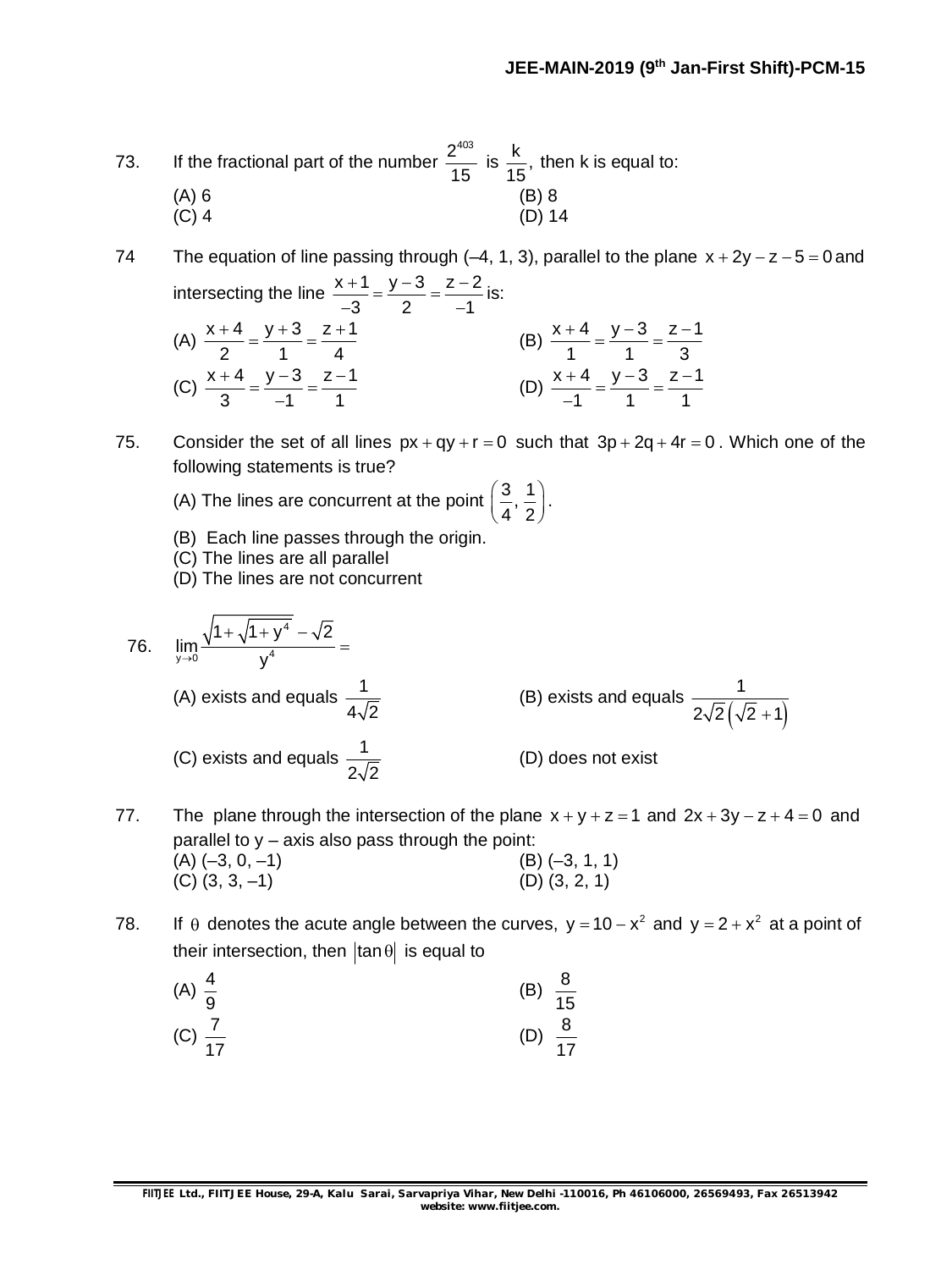79. If 
$$
A = \begin{bmatrix} \cos \theta & -\sin \theta \\ \sin \theta & \cos \theta \end{bmatrix}
$$
, then the matrix  $A^{-50}$  when  $\theta = \frac{\pi}{12}$ , is equal to  
\n(A)  $\begin{bmatrix} \frac{1}{2} & -\frac{\sqrt{3}}{2} \\ \frac{\sqrt{3}}{2} & \frac{1}{2} \end{bmatrix}$   
\n(B)  $\begin{bmatrix} \frac{\sqrt{3}}{2} & -\frac{1}{2} \\ \frac{1}{2} & \frac{\sqrt{3}}{2} \end{bmatrix}$   
\n(C)  $\begin{bmatrix} \frac{\sqrt{3}}{2} & \frac{1}{2} \\ -\frac{1}{2} & \frac{\sqrt{3}}{2} \end{bmatrix}$   
\n(D)  $\begin{bmatrix} \frac{1}{2} & \frac{\sqrt{3}}{2} \\ -\frac{\sqrt{3}}{2} & \frac{1}{2} \end{bmatrix}$ 

80. If the Boolean expression  $(p \oplus q) \wedge (\sim p \oplus q)$  is equivalent to  $p \wedge q$ , where  $\oplus$ ,  $\Theta \in \{\wedge, \vee\}$ , then the ordered pair  $(\oplus, \Theta)$  is : (A)  $(\vee, \wedge)$  (B)  $(\vee, \vee)$ 

| $(M)$ $(V, \wedge)$  | $(D)$ $(\vee, \vee)$   |
|----------------------|------------------------|
| (C) $(\wedge, \vee)$ | (D) $(\wedge, \wedge)$ |

- 81.  $\,$  5 students of a class have an average height 150 cm and variance 18 cm<sup>2</sup>. A new student, whose height is 156 cm, joined them. The variance (in cm<sup>2</sup>) of the height of these six students is: (A) 16 (B) 22 (C) 20 (D) 18  $(C) 20$
- 82. For any  $\theta \in \left[\frac{\pi}{4},\right]$  $\theta \in \left(\frac{\pi}{4}, \frac{\pi}{2}\right)$ , the expression  $3\left(\sin \theta - \cos \theta\right)^4 + 6\left(\sin \theta + \cos \theta\right)^2 + 4\sin^6 \theta$  equals: (A)  $13 - 4\cos^2\theta + 6\sin^2\theta\cos^2\theta$ (B)  $13 - 4\cos^6\theta$ (C)  $13 - 4\cos^2\theta + 6\cos^4\theta$  (D)  $13 - 4\cos^4\theta + 2\sin^2\theta\cos^2\theta$
- 83. The area (in sq. units) bounded by the parabola  $y = x^2 1$ , the tangent at the point (2, 3) to it and the  $y - axis$  is:

| (A) $\frac{8}{3}$ |                    | (B) | $\frac{32}{3}$ |
|-------------------|--------------------|-----|----------------|
|                   | (C) $\frac{53}{3}$ | (D) | $\frac{14}{3}$ |

84. Let  $a_1, a_2,....., a_{30}$  be an A.P., S =  $\sum^{30}$  $\sum_{i=1}^{\boldsymbol{\mathsf{u}}_i}$  $S = \sum a_i$  $=\sum_{i=1}^{30} a_i$  and  $T=\sum_{i=1}^{15}$  $T = \sum_{i=1}^{\infty} a_{2i-1}$ . If  $a_5 = 27a$  and  $S - 2T = 75$ , then  $a_{10}$  is equal to (A) 52 (B) 57 (B) 42 (C) 47 (D) 42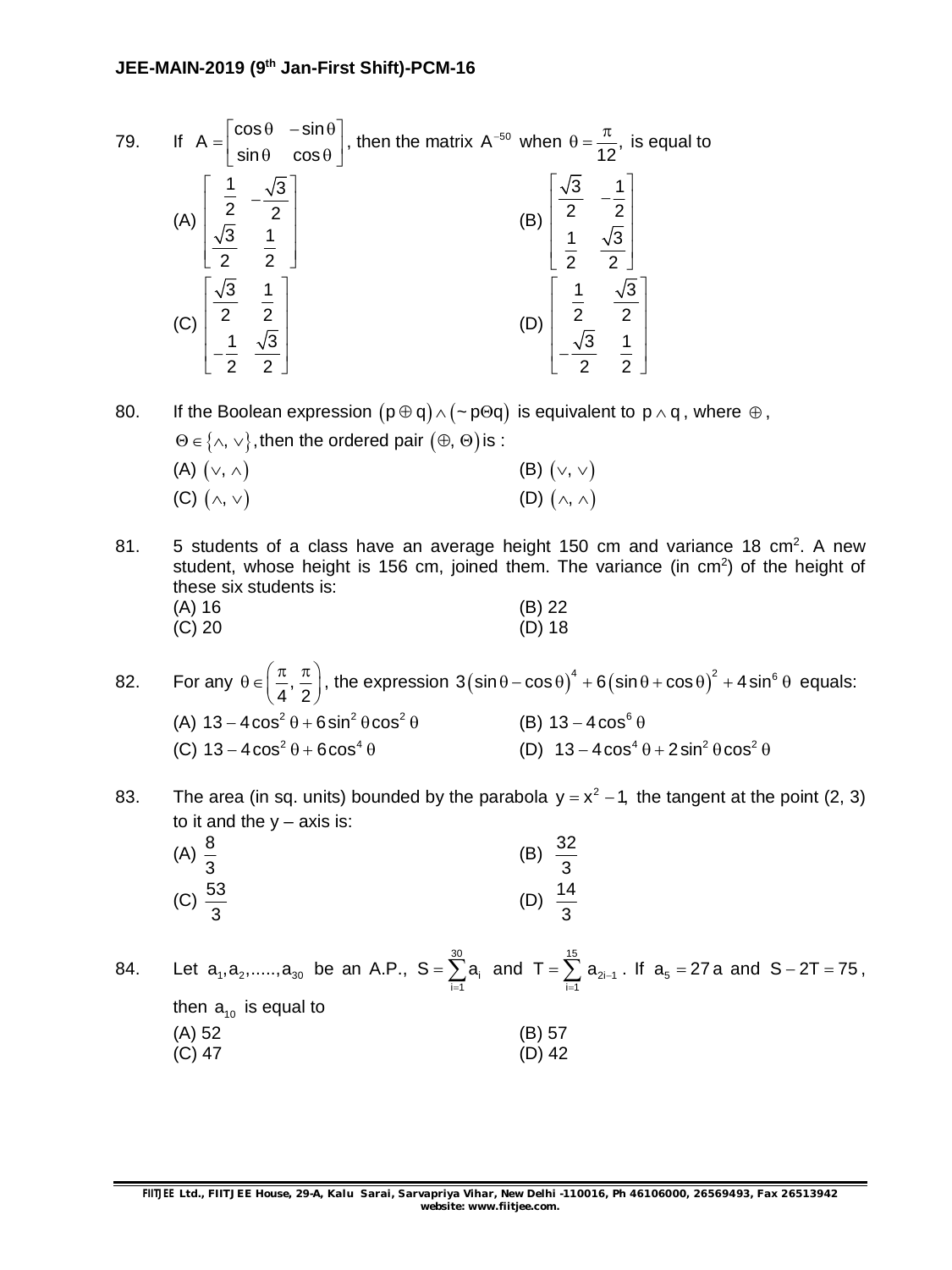85. Let f :R  $\rightarrow$  R be a function defined as  $f(x)$  =  $\langle$ 5, if  $x \le 1$  $f(x) = \begin{cases} a + bx, & \text{if } 1 < x < 3 \\ 1 & \text{if } 2 & \text{if } 3 \end{cases}$ b + 5x, if  $3 \le x < 5$  $\begin{cases} 30, & \text{if} \quad x \geq 5 \end{cases}$  $\begin{cases} 5, & \text{if} \quad x \leq$  $\int$  a + bx, if 1 < x < 3  $|b+5x$ , if  $3 \le x < 5$  $\mathbf{I}$ . Then f is: (A) continuous if  $a = 5$  and  $b = 5$  (B) continuous if  $a = 5$  and  $b = 10$ (C) continuous if  $a = 0$  and  $b = 5$  (D) not continuous for any values of a and b 86. Let A =  $\begin{cases} 0 \in \left(-\frac{\pi}{2}, \pi\right) : \frac{3 + 2i \sin \theta}{2} \text{ purely imaginary} \end{cases}$  $2^{\prime}$  1 - 2isin  $=\left\{0\in\left(-\frac{\pi}{2},\,\pi\right):\frac{3+2i\sin\theta}{1-2i\sin\theta}$  purely imaginary  $\right\}$ . Then the sum of the elements in A is:  $(A) \frac{5}{7}$ 6  $\pi$ (B)  $\pi$  $(C)$   $\frac{3}{2}$ 4  $\pi$ (D)  $\frac{2}{7}$ 3  $\pi$ 

87. Consider a class of 5 girls and 7 boys. The number of different teams consisting of 2 girls and 3 boys that can be formed from this class, if there are two specific boys A and B, who refuse to be the members of the same team, is: (A) 500 (B) 200 (C) 300 (D) 350

88. Let  $\alpha$  and  $\beta$  be two roots of the equation  $x^2 + 2x + 2 = 0$ , then  $\alpha^{15} + \beta^{15}$  is equal to: (A) –256 (B) 512  $(C) -512$ 

89. Three circles of radii a, b, c ( $a < b < c$ ) touch each other externally. If they have  $x - a$ xis as a common tangent, then:

| (A) $\frac{1}{\sqrt{a}} = \frac{1}{\sqrt{b}} + \frac{1}{\sqrt{c}}$ | (B) $\frac{1}{\sqrt{b}} = \frac{1}{\sqrt{a}} + \frac{1}{\sqrt{c}}$ |
|--------------------------------------------------------------------|--------------------------------------------------------------------|
| (C) a, b, c are in A.P.                                            | (D) $\sqrt{a}$ , $\sqrt{b}$ , $\sqrt{c}$ are in A.P.               |

90. Two cards are drawn successively with replacement from a well shuffled deck of 52 cards. Let X denote the random variable of number of aces obtained in the two drawn cards. Then  $P(X = 1) + P(X = 2)$  equals:

| $rac{52}{1}$<br>(B) |
|---------------------|
| $\overline{169}$    |
| $\frac{25}{1}$      |
| $\overline{169}$    |
|                     |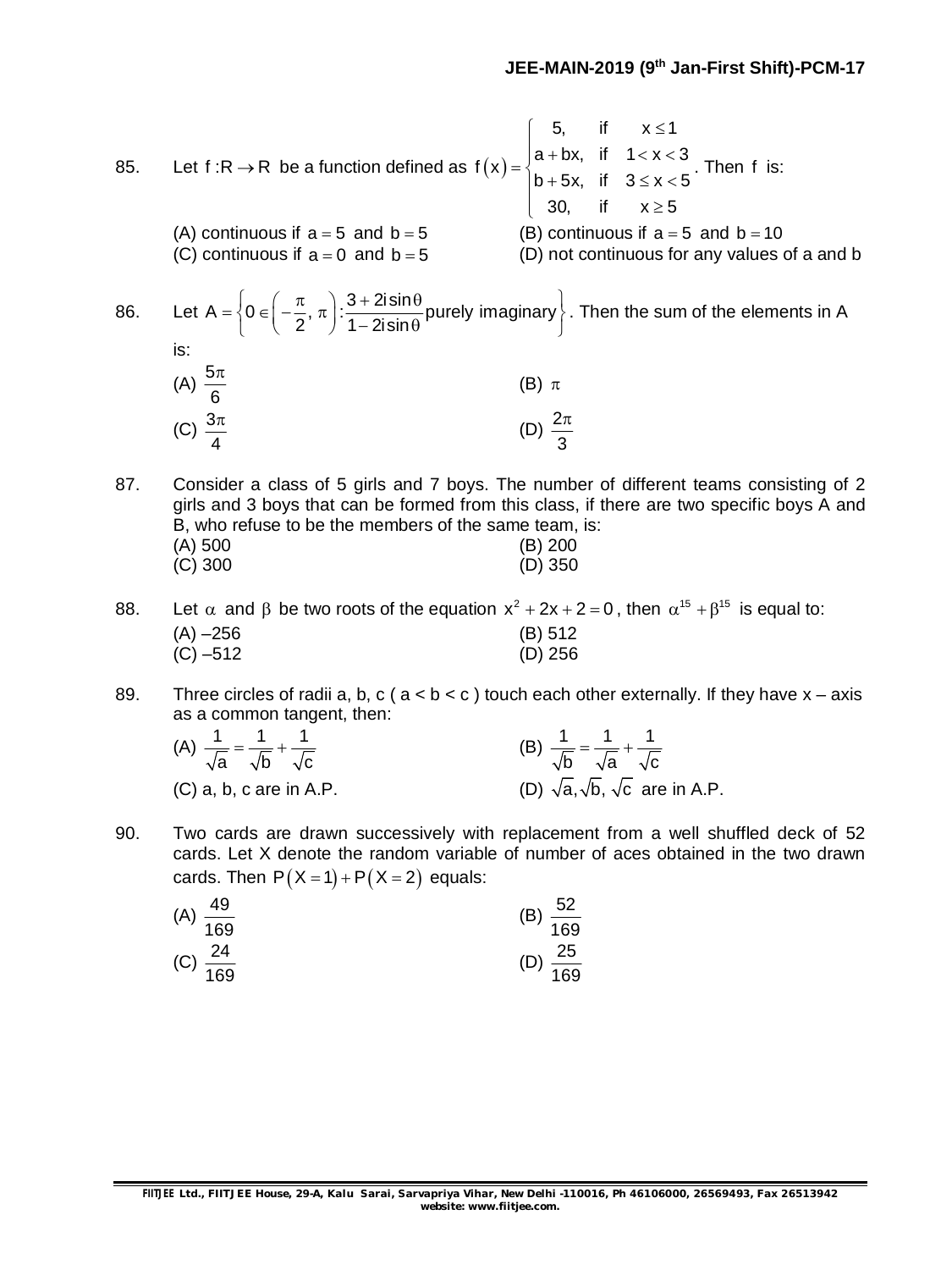## **JEE (Main) – 2019 ANSWERS**

### **PART A – PHYSICS**

| 1.  | D            | 2.  | B           | 3.                          | A           | 4.  | B |
|-----|--------------|-----|-------------|-----------------------------|-------------|-----|---|
| 5.  | $\mathbf c$  | 6.  | A           | 7.                          | D           | 8.  | D |
| 9.  | B            | 10. | B           | 11.                         | A           | 12. | A |
| 13. | A            | 14. | В           | 15.                         | В           | 16. | B |
| 17. | D            | 18. | $\mathbf C$ | 19.                         | B           | 20. | C |
| 21. | <b>BONUS</b> | 22. | D           | 23.                         | A           | 24. | A |
| 25. | A            | 26. | B           | 27.                         | C           | 28. | В |
| 29. | C            | 30. | C           |                             |             |     |   |
|     |              |     |             | <b>PART B - CHEMISTRY</b>   |             |     |   |
| 31. | A            | 32. | D           | 33.                         | C           | 34. | A |
| 35. | D            | 36. | $\mathbf c$ | 37.                         | D           | 38. | A |
| 39. | C            | 40. | $\mathbf C$ | 41.                         | C           | 42. | B |
| 43. | C            | 44. | A           | 45.                         | B           | 46. | D |
| 47. | D            | 48. | B           | 49.                         | C           | 50. | C |
| 51. | A            | 52. | D           | 53.                         | $\mathbf c$ | 54. | B |
| 55. | A            | 56. | A           | 57.                         | $\mathbf c$ | 58. | A |
| 59. | В            | 60. | D           |                             |             |     |   |
|     |              |     |             | <b>PART C - MATHEMATICS</b> |             |     |   |
| 61. | A            | 62. | D           | 63.                         | D           | 64. | C |
| 65. | В            | 66. | A           | 67.                         | A           | 68. | A |
| 69. | D            | 70. | A           | 71.                         | В           | 72. | D |
| 73. | B            | 74. | C           | 75.                         | A           | 76. | A |
| 77. | D            | 78. | B           | 79.                         | $\mathbf c$ | 80. | A |
| 81. | $\mathbf c$  | 82. | B           | 83.                         | A           | 84. | A |
| 85. | D            | 86. | D           | 87.                         | C           | 88. | A |
| 89. | A            | 90. | D           |                             |             |     |   |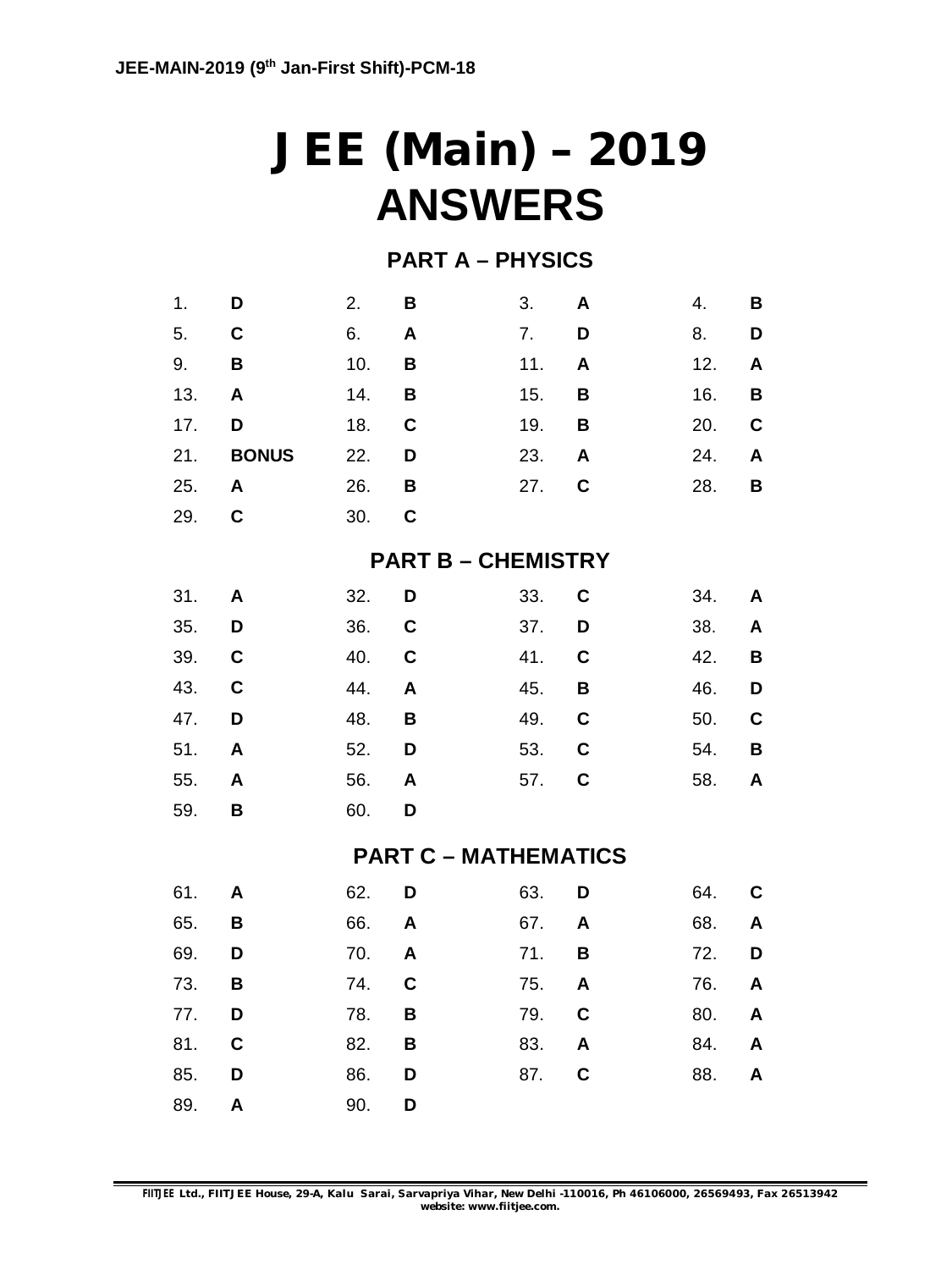### **HINTS AND SOLUTIONS**

**PART A – PHYSICS**

1. If  $u = -10$  cm  $v = +10$  cm  $\Rightarrow$  f = 5 cm Glass plate shift =  $t(1 - \frac{1}{2}) = 1.5(1 - \frac{2}{3})$  $\left(1 - \frac{1}{\mu}\right) = 1.5\left(1 - \frac{2}{3}\right) = 0.5$  cm So, new  $u = 10 - 0.5 = 9.5$  cm 1 1 1 v u f  $=$   $\frac{1}{2}$ 1 1 1  $v$   $-9.5$  5  $-\frac{1}{2}$  = --After solving we get,  $v = \frac{47.5}{15}$ 4.5 . Hence, shift  $\frac{47.5}{1.5} - 10 = \left(\frac{2.5}{1.5}\right) = 0.55$ 4.5 4.5  $-10 = \left(\frac{2.5}{4.5}\right) = 0.55$  cm 2. Fact based.

- 3.  $i = ne AV_d$  $1.5 = 9 \times 10^{28} \times 1.6 \times 10^{-19} \times 5 \times \text{Vd}$  $Vd = 0.02$
- 4. Lets considered mass of each rod is m for stable equilibrium the torque about point O should be zero. Torque balance about O

$$
mg\frac{a}{2}\sin\theta = mg\left(\frac{a}{2}\cos\theta - a\sin\theta\right)
$$
  
\ntan  $\theta = \frac{1}{3}$   
\n $\Rightarrow \tan^{-1}\left(\frac{1}{3}\right)$ 

5. 
$$
\frac{dx}{dt} = y \; ; \; \frac{dy}{dt} = x
$$

$$
\frac{dx}{dy} = \frac{y}{x}
$$

$$
\Rightarrow y^2 = x^2 + c
$$

6. 
$$
\frac{(\text{V}_{\text{RMS}})_{\text{He}}}{(\text{V}_{\text{RMS}})_{\text{Ar}}} = \sqrt{\frac{M_{\text{Ar}}}{M_{\text{He}}}} = \sqrt{\frac{40}{4}} = \sqrt{10} = 3.16
$$

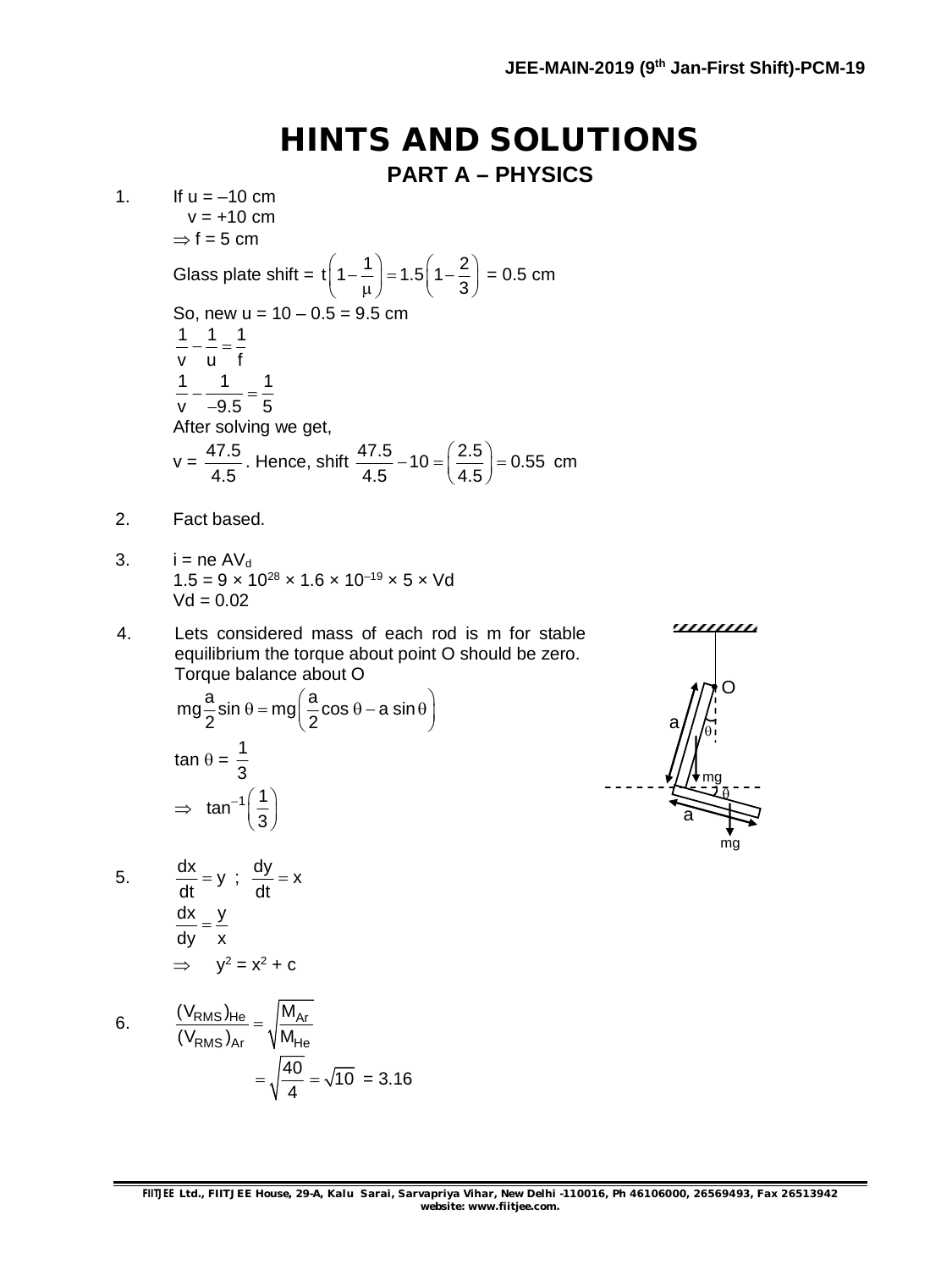7. Magnetic field at centre of an area subtending angle  $\theta$  at the centre  $\frac{\mu_0 I}{I}$  $4\pi$ r  $\frac{\mu_0 I}{4}$  $\theta$  $\pi$ 

$$
B = \left(\frac{\mu_0}{4\pi}\right) \times 10 \left(\frac{1}{3 \times 10^{-2}} - \frac{1}{5 \times 10^{-2}}\right) \frac{\pi}{4}
$$

$$
= B = \frac{\pi}{30} \times 10^{-4} = \frac{\pi}{3} \times 10^{-5} \approx 10^{-5}
$$

8. When  $V_{max} \Rightarrow$  acceleration = 0  $\Rightarrow$   $x = \frac{F}{F}$ K  $=$ 



.

Apply work energy theorem

$$
W_{sp} + W_{F} = \Delta K.E.
$$
  
\n
$$
-\frac{1}{2}Kx^{2} + F.x = \Delta K.E. \quad ; \quad -\frac{1}{2}K\frac{F^{2}}{K^{2}} + \frac{F^{2}}{K} = \frac{1}{2}mu_{max}^{2}
$$
  
\n
$$
\frac{F^{2}}{2K} = \frac{1}{2}mu_{max}^{2} \quad ; \quad \frac{F}{\sqrt{mK}} = V_{max}
$$

9. Electric field

$$
E = \frac{kQx}{(x^2 + R^2)^{3/2}}
$$
  
For maxima  $\frac{dE}{dx} = 0$   
After solving we get,  $\left(x \pm \frac{R}{\sqrt{2}}\right)$ 

10. 
$$
\left(\frac{\sqrt{l_1} + \sqrt{l_2}}{\sqrt{l_1} - \sqrt{l_2}}\right) = \frac{16}{1} \quad ; \quad \frac{\sqrt{l_1} + \sqrt{l_2}}{\sqrt{l_1} - \sqrt{l_2}} = \frac{4}{1}
$$

$$
\Rightarrow 3\sqrt{l_1} = 5\sqrt{l_2}
$$

$$
\Rightarrow \quad \frac{l_1}{l_2} = \frac{25}{9}
$$

11. 
$$
\frac{1240}{350} - \phi = (KE)_{1} = 4x \qquad ...(1)
$$

$$
\frac{1240}{540} - \phi = (KE)_{11} = x \qquad ...(2)
$$

$$
(1) - (2)
$$

$$
\frac{1240}{350} - \frac{1240}{540} = 3.542 - 2.296 = 3x
$$

$$
1.246 = 3x \qquad ; \quad x = 0.41
$$

$$
\phi = 2.296 - 0.41 = 1.886
$$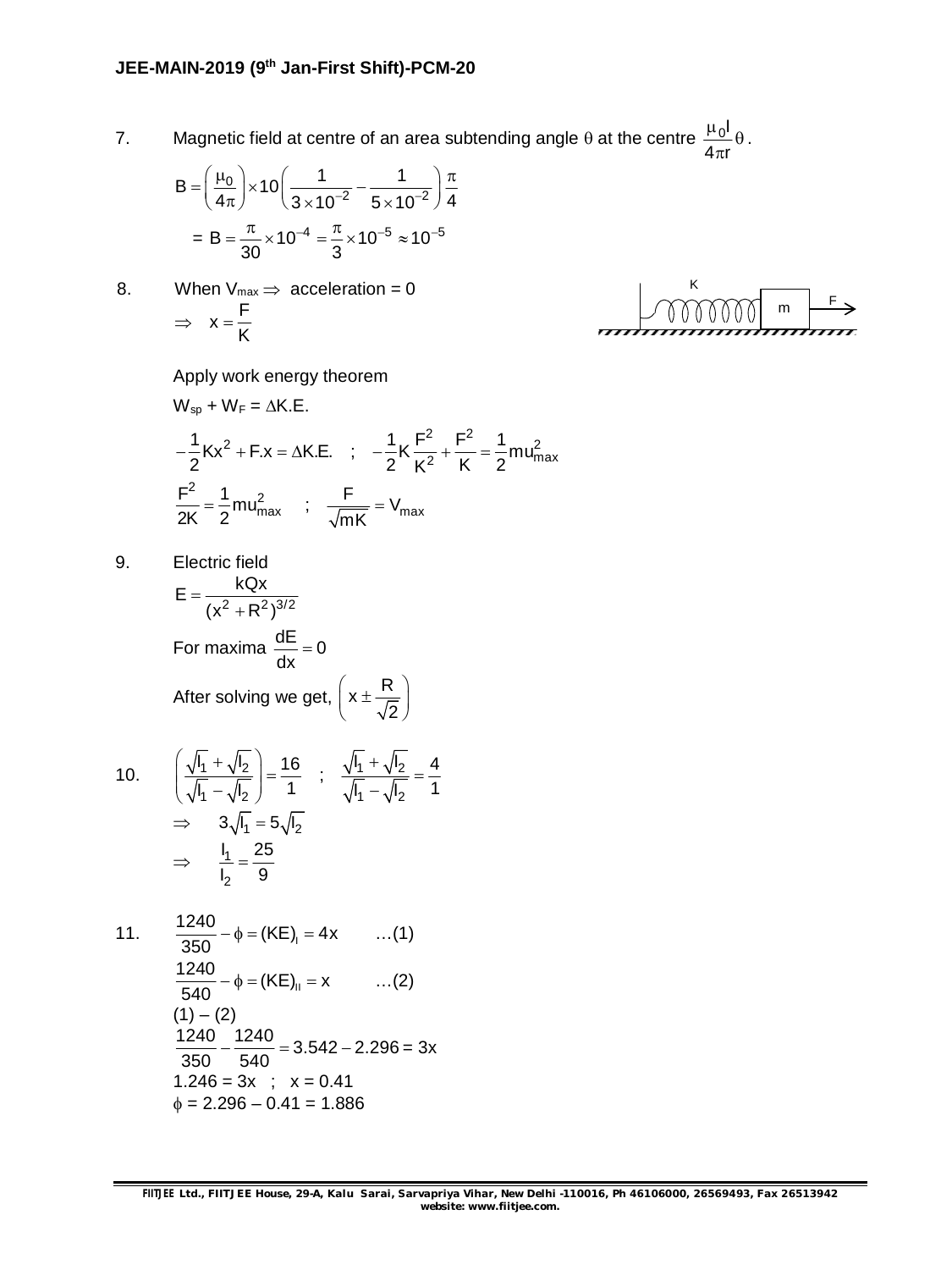12. 
$$
T_A - T_B = \frac{T_1 - T_2}{\frac{8R}{5}} \times \frac{3R}{5} = \frac{3}{8} \times 120 = 45
$$
  $T_1 = \frac{R/2}{\frac{8R}{5}}$   $\frac{R}{\frac{8}{5}}$   $\frac{R/2}{\frac{8}{5}}$   $\frac{R}{\frac{8}{5}}$   $\frac{R}{\frac{8}{5}}$   $\frac{R/2}{\frac{8}{5}}$   $\frac{R}{\frac{8}{5}}$   $\frac{R/4}{\frac{8}{5}}$ 



- 13. As temperature at point A and C is same.  $\therefore$  Internal energy change will be same.  $Q - W = Q' - W'$  $60 - 30 = Q' - 10$  $Q' = 40 J$
- 14. Sin  $90^\circ = \mu \sin \theta$

$$
\Rightarrow \quad \sin \theta = \frac{1}{\mu}
$$
  
\n
$$
\mu \sin \theta = 1.5 \sin r
$$
  
\n
$$
\mu \tan \theta = 1.5
$$
  
\n
$$
\Rightarrow \quad \tan \theta = \frac{1.5}{\mu}
$$
  
\n
$$
\sin \theta = \frac{3}{\sqrt{9 + 4\mu^2}} = \frac{1}{\mu}
$$
  
\n
$$
9\mu^2 = 9 + 4\mu^2
$$
  
\n
$$
\Rightarrow \quad \mu = \frac{3}{\sqrt{5}}
$$



15. Use I = 
$$
neAv_d
$$
 and  $\mu = \frac{V_d}{E}$ 

16. 
$$
\frac{E}{B} = C
$$
  
\n
$$
B = \frac{E}{C} = \frac{6.3 \times 10^{27}}{3 \times 10^8} = 2.1 \times 10^{19}
$$

17. 
$$
\frac{k\theta q}{\left(\frac{d}{2}\right)^2} = \frac{k\theta^2}{\left(\frac{3d}{2}\right)^2}
$$

$$
\Rightarrow 4q = \frac{4Q}{9}
$$

$$
q = \frac{Q}{9}
$$

18. 
$$
R = \frac{\rho \ell}{A}
$$

$$
R = \frac{\rho \ell^2}{A\ell} = \frac{\rho \ell^2}{V}
$$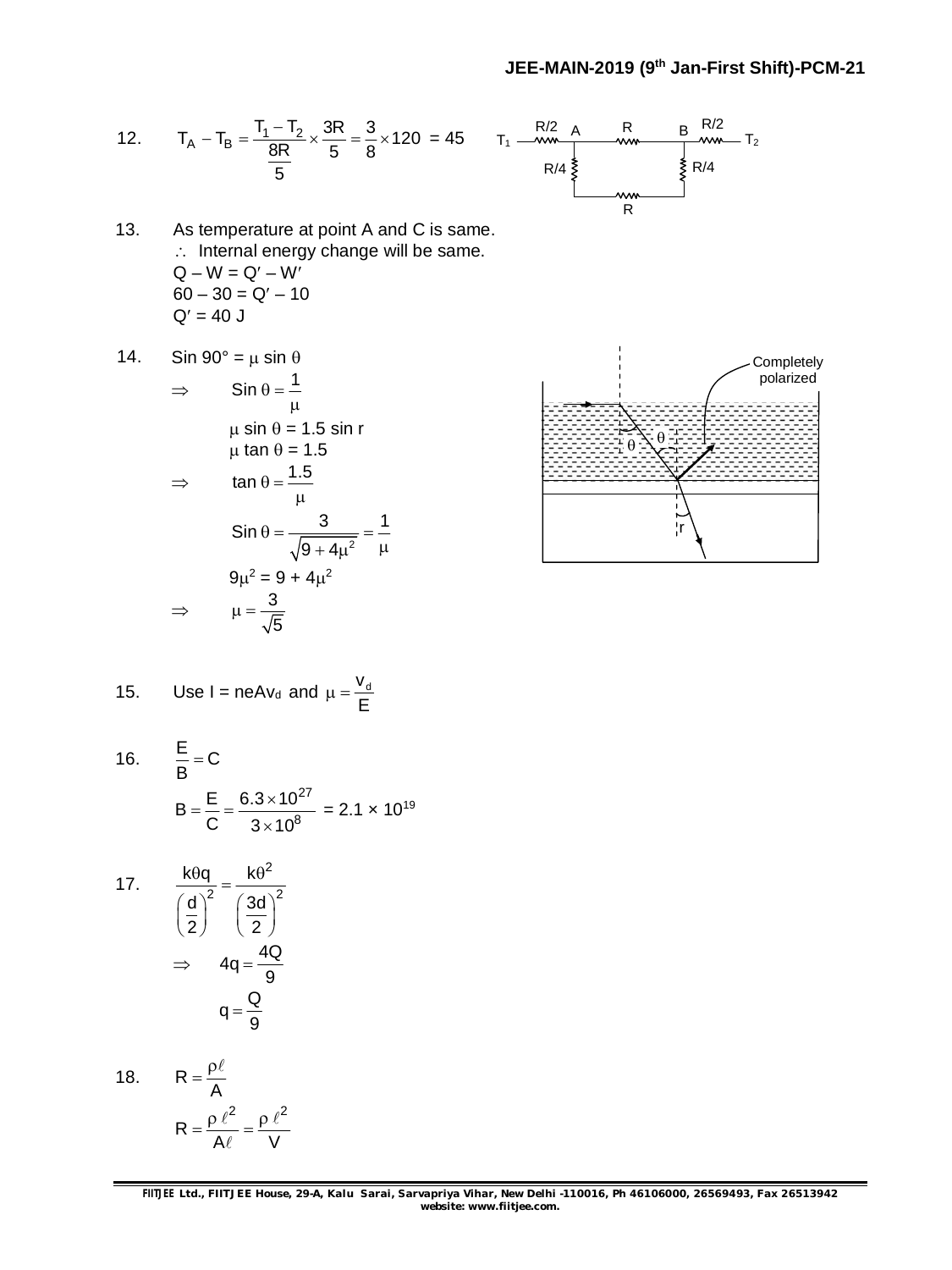$$
\frac{dR}{R} = \frac{2d\ell}{\ell}
$$
  
Hence,  $\frac{dR}{R} = 1\%.$ 

19. Activity =  $\lambda$  (number of atoms)  $10 = \lambda_A N_A$  ...(1)<br>  $20 = \lambda_B N_B$  ...(2)  $20 = \lambda_B N_B$  ...(2)<br>  $N_A = 2N_B$  ...(3)  $N_A = 2N_B$ Solving we get,  $\frac{R_{\rm A}}{R}$ B 1 4  $\frac{\lambda_{\mathsf{A}}}{\lambda_{\mathsf{B}}}$  =  $\lambda$ 

20. 
$$
v = \sqrt{T/\mu} = \sqrt{M\frac{g}{\mu}}
$$

$$
\frac{\sqrt{g^2 + a^2}}{g} = \left(\frac{60.5}{60}\right)^2
$$

$$
1 + \frac{1}{2}\frac{a^2}{g^2} = 1 + \frac{1}{60} \text{ using by binomial approximation.}
$$

$$
\Rightarrow a = \frac{g}{\sqrt{30}}
$$

21. 
$$
B(t) = 0.4 \sin(50\pi \times 10^{-2})
$$

$$
= 0.4 \sin(\frac{50\pi}{100}) = 0.4
$$

$$
\Delta q = \frac{-\Delta Q}{R} = \frac{\Delta Q}{R}
$$

$$
= \frac{0.4 \times 3.5 \times 10^{-3}}{10} = 140 \text{ mC}
$$

No option matching.

22. Force on one pole  
\n
$$
F = \frac{m \mu_0 I}{2\pi \sqrt{d^2 + x^2}}
$$
\n
$$
m = 1
$$
\nstrength  
\nTotal force = 2F sin θ  
\n
$$
= \frac{2 \times \mu_0 I m \times x}{2\pi \sqrt{d^2 + a^2} \sqrt{d^2 + a^2}} = \frac{\mu_0 I m x}{\pi [d^2 + a^2]}
$$
\n
$$
= m2x = M = I \pi a^2
$$
\nTotal force =  $\frac{\mu_0 I a^2}{2(d^2 + a^2)}$   
\n
$$
\approx \frac{\mu_0 I a^2}{2d^2} \quad [\because d > a]
$$

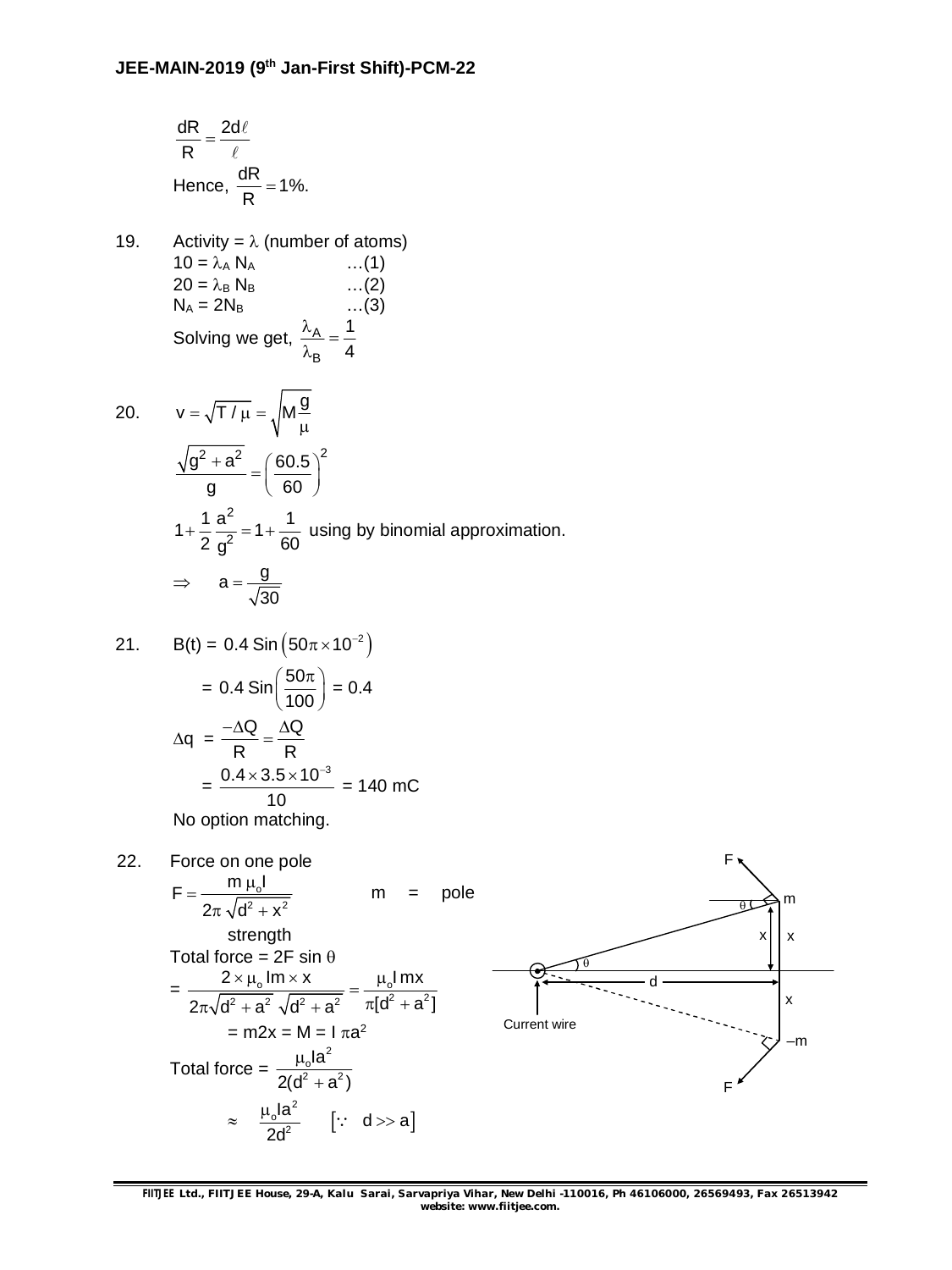- 23. For equilibrium of the block net force should be zero. Hence we can write. mg sin  $\theta$  + 3 = P + friction mg sin  $\theta$  + 3 = P +  $\mu$ mg cos  $\theta$ . After solving, we get,  $P = 32$  N.
- 24. Let's consider a strip of thickness dx at a distance of x from the left end as shown in the figure.

$$
\frac{y}{x} = \frac{d}{a}
$$
  
\n
$$
\Rightarrow y = \left(\frac{d}{a}\right)x
$$

 $\overline{a}$ 

$$
\begin{array}{c|c}\n\hline\n\end{array}
$$

$$
C_{eq} = \frac{C_1 C_2}{C_1 + C_2} = \frac{k \varepsilon_0 a dx}{kd + (1 - k)y}
$$
  
Now integrating it from 0 to a  
<sup>a</sup><sub>1</sub>  $k \varepsilon_0 a dx$   $k \varepsilon_0 a^2 l n k$ 

 $C_1 = \frac{\varepsilon_0 a dx}{(d-x)}$  ;  $C_2 = \frac{k \varepsilon_0 a dx}{y}$  $(d-y)$  y  $=\frac{\varepsilon_0 a dx}{\sqrt{1-\lambda}}$  ;  $C_2 = \frac{k\varepsilon_0 a}{\lambda}$ 

$$
\int_{0}^{R} \frac{\kappa \epsilon_0 a dx}{kd + (1 - k) \frac{d}{a}x} = \frac{\kappa \epsilon_0 a t + R}{d(k - 1)}
$$

25. 
$$
\Delta L = L \propto \Delta T
$$
  
Strain =  $\frac{\Delta L}{L} = \alpha \Delta T$  ;  $Y = \frac{F}{A \propto \Delta T}$ 

26. 
$$
B = \mu_0 H
$$
;  $\mu_0 N i = \mu_0 H$   
\n
$$
\frac{100}{0.2} \times 5.2 = H
$$
\n
$$
H = 2600 \text{ A/m}
$$

27. Apply LMC (Linear Momentum Conservation)  $mv = (2m + M)v'$  $v' = \frac{mv}{2}$  $2m + M$  $' =$  $^{+}$ *Initial energy*

$$
\frac{1}{2}mv^2
$$

#### *Final energy*

$$
\frac{1}{2}(2m+M)\left(\frac{mv}{2m+M}\right)^2
$$

Initial kinetic energy – Final kinetic energy =  $\frac{5}{9}$ 6 of initial kinetic energy.

After solving, we get,  $\frac{{\mathsf M}}{} = 4.$ m  $=$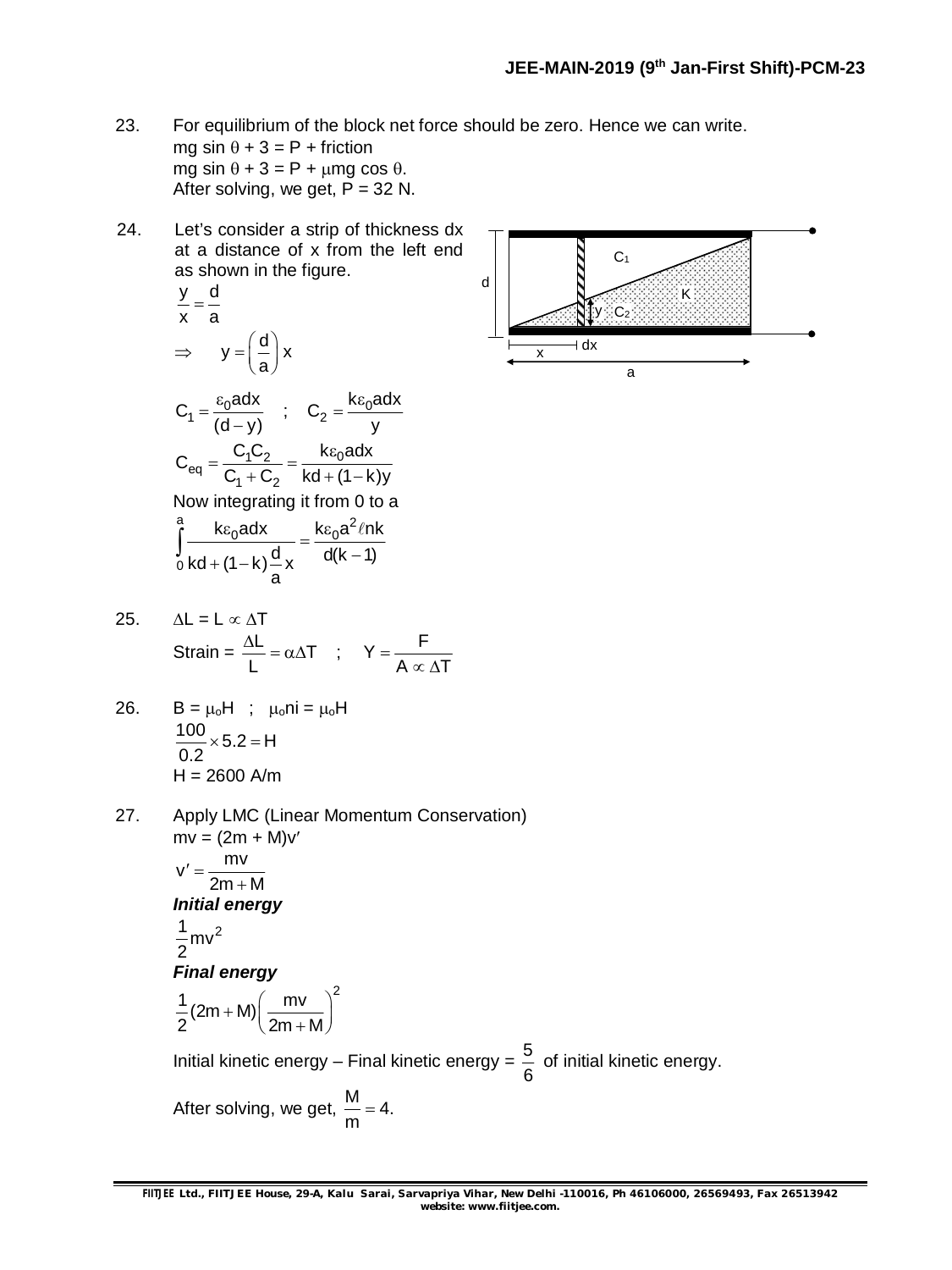

### **PART B – CHEMISTRY**

- 31.  $\Delta_0$  is calculated from the energies of absorbed radiation not from emitted radiation (complementary colour).
- 32. Acid strength in this case varies directly with the electron withdrawing power of the groups attached to the  $\alpha$ -carbon of CH<sub>3</sub>COOH. The order of electron withdrawing tendency is  $NO<sub>2</sub> > CN > F > CI$
- 33.



- 34. Maximum number of unpaired electron of metal or metal ion in complexes =  $n = 5$  $\therefore \mu_s = \sqrt{n(n+2)} = \sqrt{35} = 5.916 \approx 5.92$
- $35.$  PV = nRT  $200 \times 10 = (0.5 + x)R \times 1000$ On solving  $x = \frac{4 - R}{2R}$ 2R  $=\frac{4-}{2}$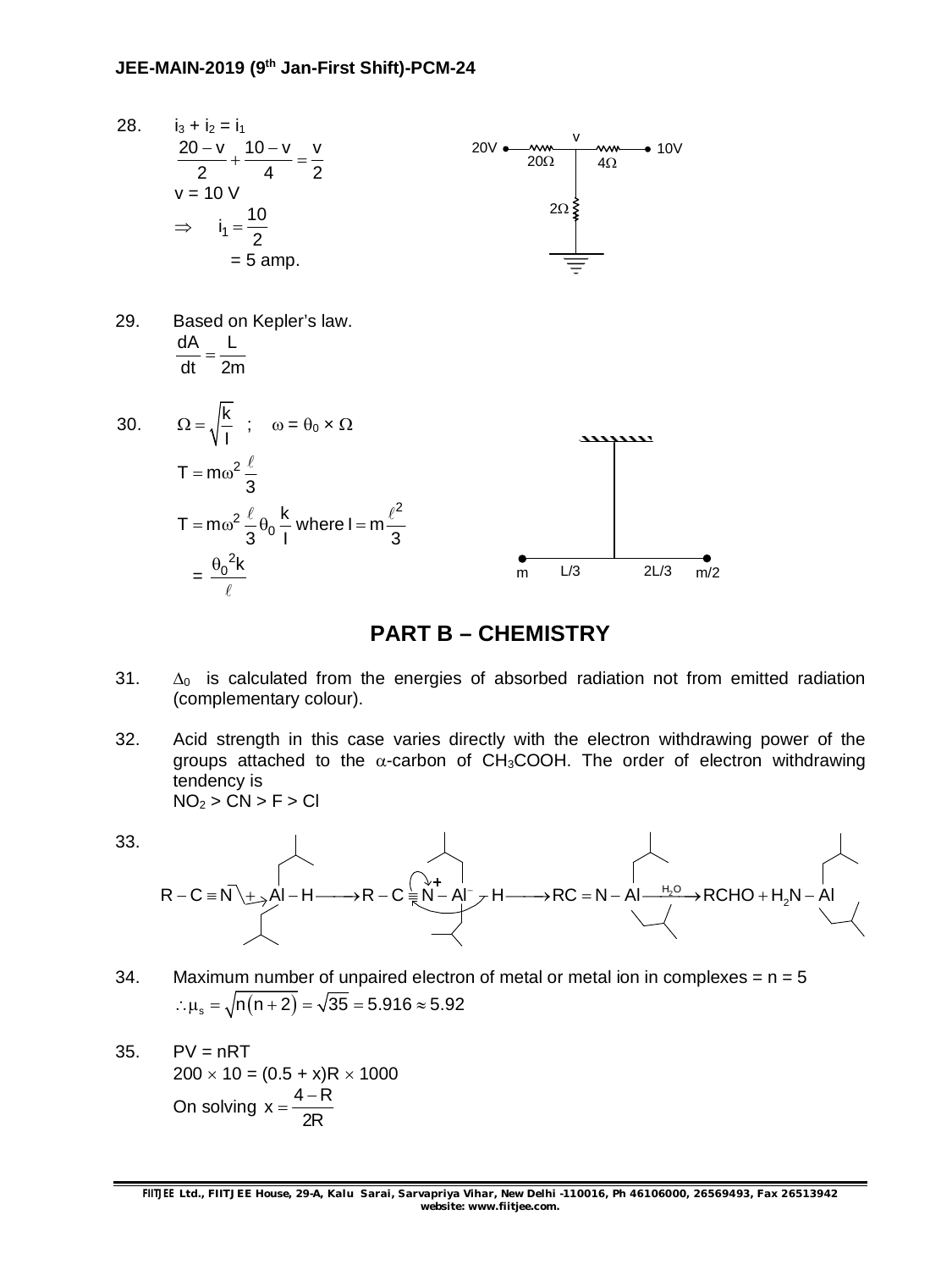- 36. Materials those produce electric current when they are put under mechanical stress are called piezoelectric materials.
- 37. Silicones are polymers and hydrophobic due to presence of alkyl groups. They are used as greases as some of them are cyclic.



- 39. On moving down a group, electronegativity decreases and atomic radius increases for representative elements.
- 40. Molality of Na<sup>+</sup> =  $\left(\frac{w}{M} \times \frac{1000}{M}\right) \times 2$ M W  $A^+ = \left(\frac{w}{M} \times \frac{1000}{W}\right) \times 2$  ( Na<sub>2</sub>SO<sub>4</sub> contains two Na<sup>+</sup> ions)  $\left|\frac{92}{22} \times \frac{1000}{1000}\right| \times 2 = 8$ 23 1000  $=\left[\left(\frac{92}{23}\times\frac{1000}{1000}\right)\right]\times 2=8$



38.





Sulphapyridine



42. The permissible level in ppm unit is  $Fe = 0.2$  $Mn = 0.05$  $Cu = 3$  $Zn = 5$ Mn is higher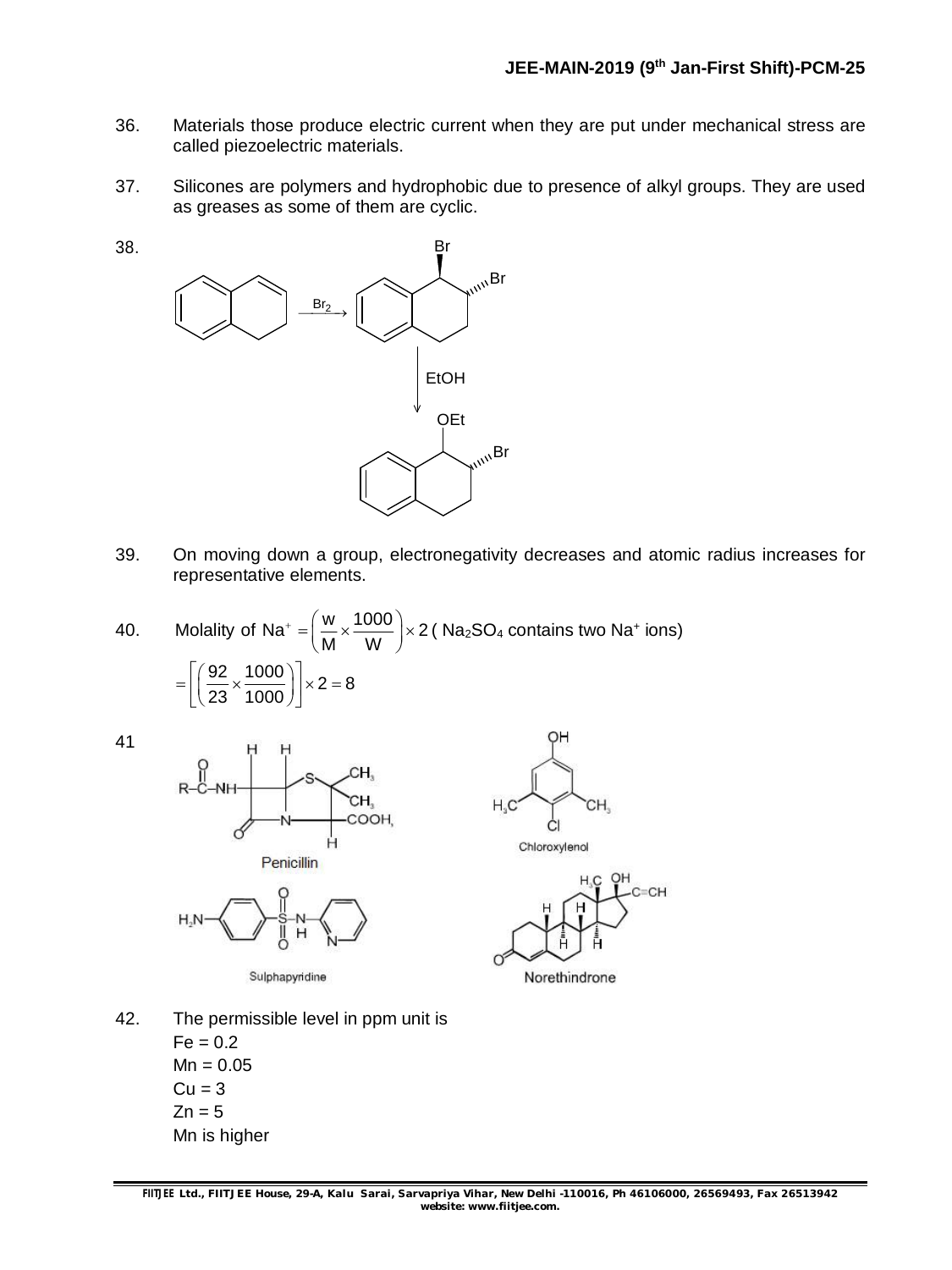43.  $Pb(s) + SO_4^{2-} \longrightarrow PbSO_4 + 2e^-$ 

For 2F current passed,  $PbSO<sub>4</sub>$  deposited = 303 g/mol For 0.05 F:  $PbSO<sub>4</sub>$  deposited =  $\frac{0.05 \times 303}{2}$  = 7.6g 2  $\frac{\times 303}{2}$  =

- 44. Gases having higher  $K_H$  value are less soluble.
- 45.  $R = k[A]^{x}$  [B]<sup>y</sup>  $6.93 \times 10^{-3} = k (0.1)^{x} (0.2)^{y}$  (i)  $6.93 \times 10^{-3} = k (0.1)^{x} (0.25)^{y}$  (ii) 1.386  $\times$ 10<sup>-2</sup> = k (0.2)<sup>X</sup> (0.3)<sup>Y</sup> (iii)  $\Rightarrow$  y = 0 (from (i) & (ii)), zero order w.r.t. B  $x = 1$  (from (i) & (iii))  $\Rightarrow$  First order wrt A  $\Rightarrow$  6.93  $\times$ 10<sup>-3</sup> = k (0.1)  $\Rightarrow$  k = 6.93  $\times$ 10<sup>-3</sup> min<sup>-1</sup>





- 47. Due to larger size of  $Ba^{2+}$  ion,  $Ba(NO<sub>3</sub>)<sub>2</sub>$  can not hold water molecules during crystallization.
- 48.  $H_2SO_4 + 2NH_4OH \longrightarrow (NH_4)_2 SO_4 + 2H_2$ <br>  $\begin{array}{c} \sum_{2 \text{ m.m.}} 2 \text{ m.m.} \end{array}$  $H_2$ SO $_4$ +2NH $_4$ OH-------> $(NH_4)$ , SO $_4$ +2H $_2$ O - $+$  2NH<sub>4</sub>OH------->(NH<sub>4</sub>)<sub>2</sub> SO<sub>4</sub>+2  $pOH = 4.7 + log \frac{4}{2} = 5$ 2  $= 4.7 + log - = 5$  $pH = 14 - 5 = 9$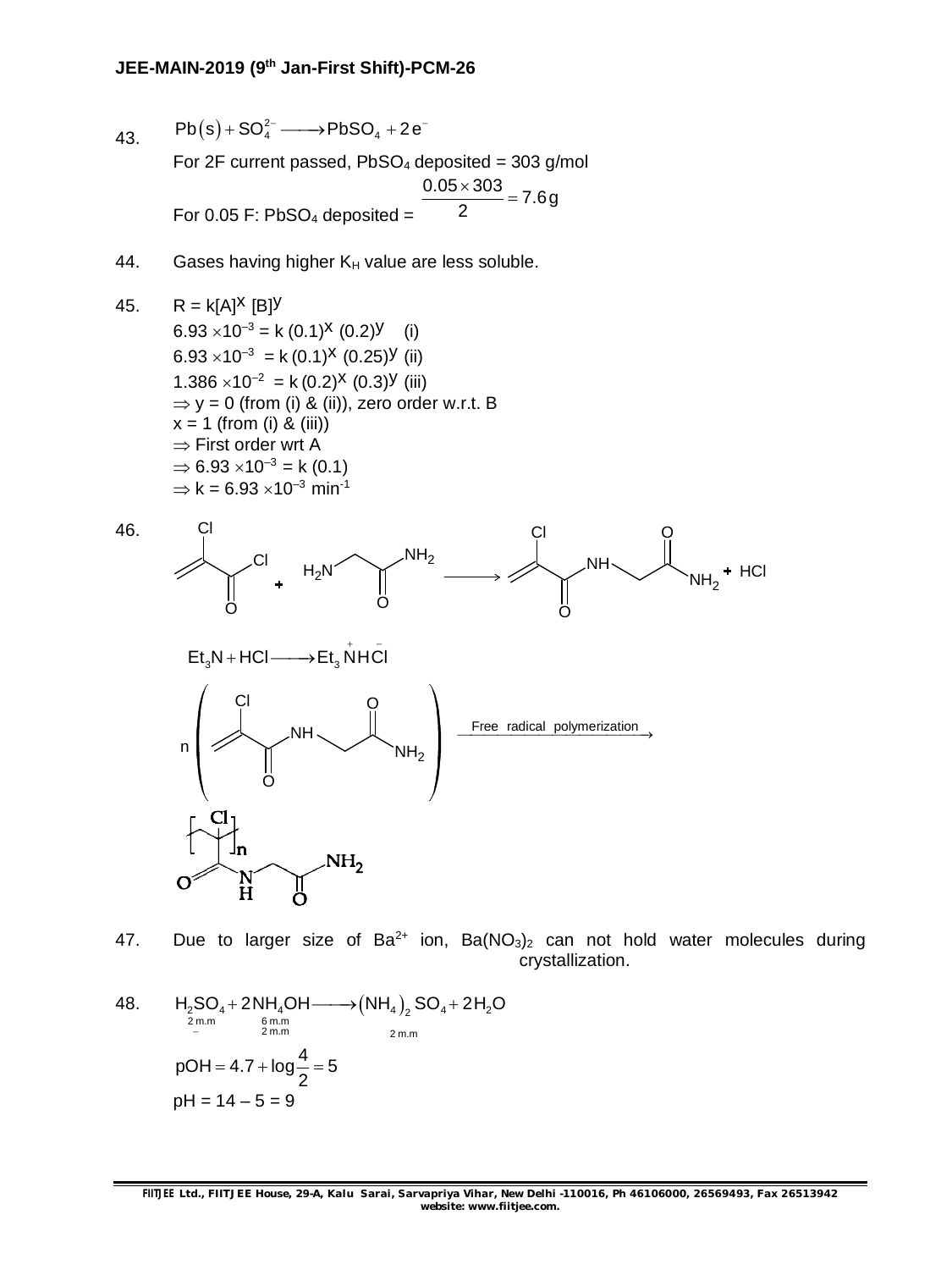49. 
$$
\frac{x}{m} = KP^{1/n}
$$
  
or 
$$
\log \frac{x}{m} = \log K + \frac{1}{n} \log P
$$

$$
Slope = \frac{1}{n} = \frac{2}{4} = \frac{1}{2}
$$

$$
\therefore \frac{x}{m} \alpha P^{1/2}
$$

50. 
$$
CH(CN)_{3} \Longleftrightarrow \bar{C}(CN)_{3} + H^{+}
$$

Negative charge of the conjugate base  $\overset{\text{\small c}}{\mathsf{C}}(\mathsf{CN})_{_{\!3}}$  in extensively delocalized through the  $\mathsf C$  $\equiv$  N group.

51. Copper pyrites is CuFeS<sub>2</sub> Malachite: CuCO<sub>3</sub>.Cu(OH)<sub>2</sub> Azurite : 2Cu(CO)<sub>3</sub>.Cu(OH)<sub>2</sub> Dolomite: CaCO<sub>3</sub>.MgCO<sub>3</sub>

52. For emission line  
\n
$$
n_f < n_i
$$
\n∴  $\overline{v} = RZ^2 \left[ \frac{1}{n_i^2} - \frac{1}{n_f^2} \right] = R \left[ \frac{1}{8^2} - \frac{1}{n^2} \right]$   
\nor,  $\overline{v} = R_H \left( \frac{1}{64} - \frac{1}{n^2} \right)$   
\n
$$
= \frac{R_H}{64} - \frac{R_H}{n^2}
$$
  
\n
$$
\overline{v} = -R_H \left( \frac{1}{n^2} \right) + \frac{R_H}{64}
$$
  
\n∴  $y = mx + c$   
\nSlope = - R<sub>H</sub>

- 53. The isotopes are:  ${}^{1}_{1}H, {}^{2}_{1}H$  and  ${}^{3}_{1}H \equiv P, D, T$
- 54. Both Li<sub>2</sub> and Li<sub>2</sub> have same bond order. But the number of antibonding electrons is less in  $Li<sub>2</sub><sup>+</sup>$  than in  $Li<sub>2</sub><sup>-</sup>$

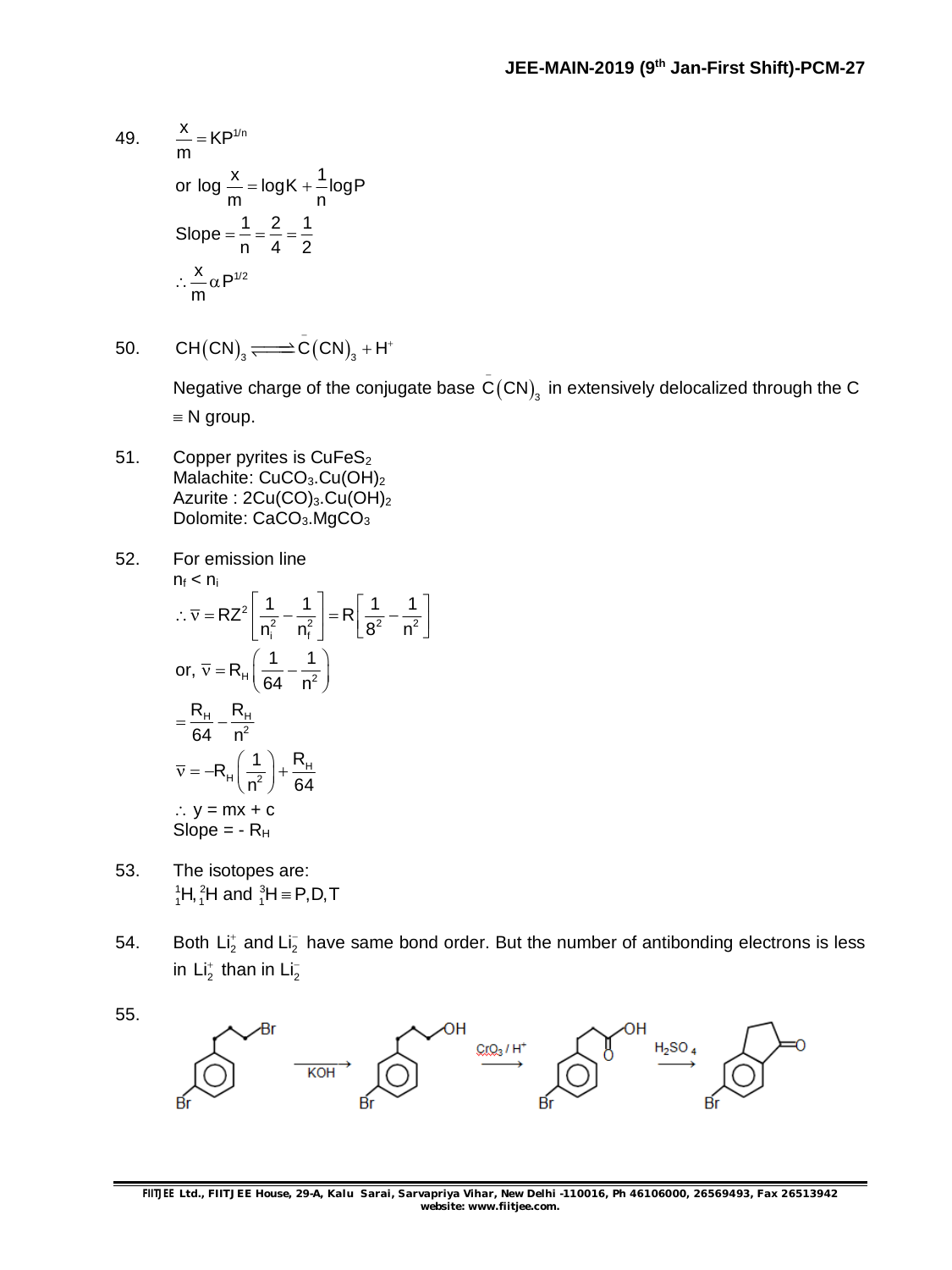56. The outermost electron configuration of TI is  $6s^26p^1$ . The 6s electrons are strongly attracted towards the nucleus due to its more penetrating power and deshielding of d and f-electrons. Hence 6s electrons do not participate in bonding.



58. Let the gas is expanded from  $V_1$  to V at  $T_1$  and from  $V_2$  to V at  $T_2$  $\therefore$  At T<sub>1</sub>

$$
|W_1| = nRT_1 \ln \frac{V}{V_1} = nRT(\ln V - \ln V_1)
$$
  
\nSimilarly at T<sub>2</sub>  
\n
$$
|W_2| = nRT_2(\ln V - \ln V_2)
$$
  
\n
$$
\therefore W_1 = nRT_1 \ln V - nRT_1 \ln V_1
$$
  
\n
$$
W_2 = nRT_2 \ln V - nRT_2 \ln V_2
$$
  
\nSlope of W<sub>2</sub> > Slope of W<sub>1</sub>  
\nAs nRT<sub>2</sub> > nRT<sub>1</sub>(T<sub>2</sub> > T<sub>1</sub>)  
\n
$$
\therefore
$$
 The intercept of W<sub>2</sub> is more negative than that of W<sub>1</sub> because V<sub>2</sub> > V<sub>1</sub>.

59. In(III), nitrogen atom undergoes sp<sup>3</sup>, in(I) sp<sup>2</sup> hybridization. In(II), the lone pair participate in resonance.



60.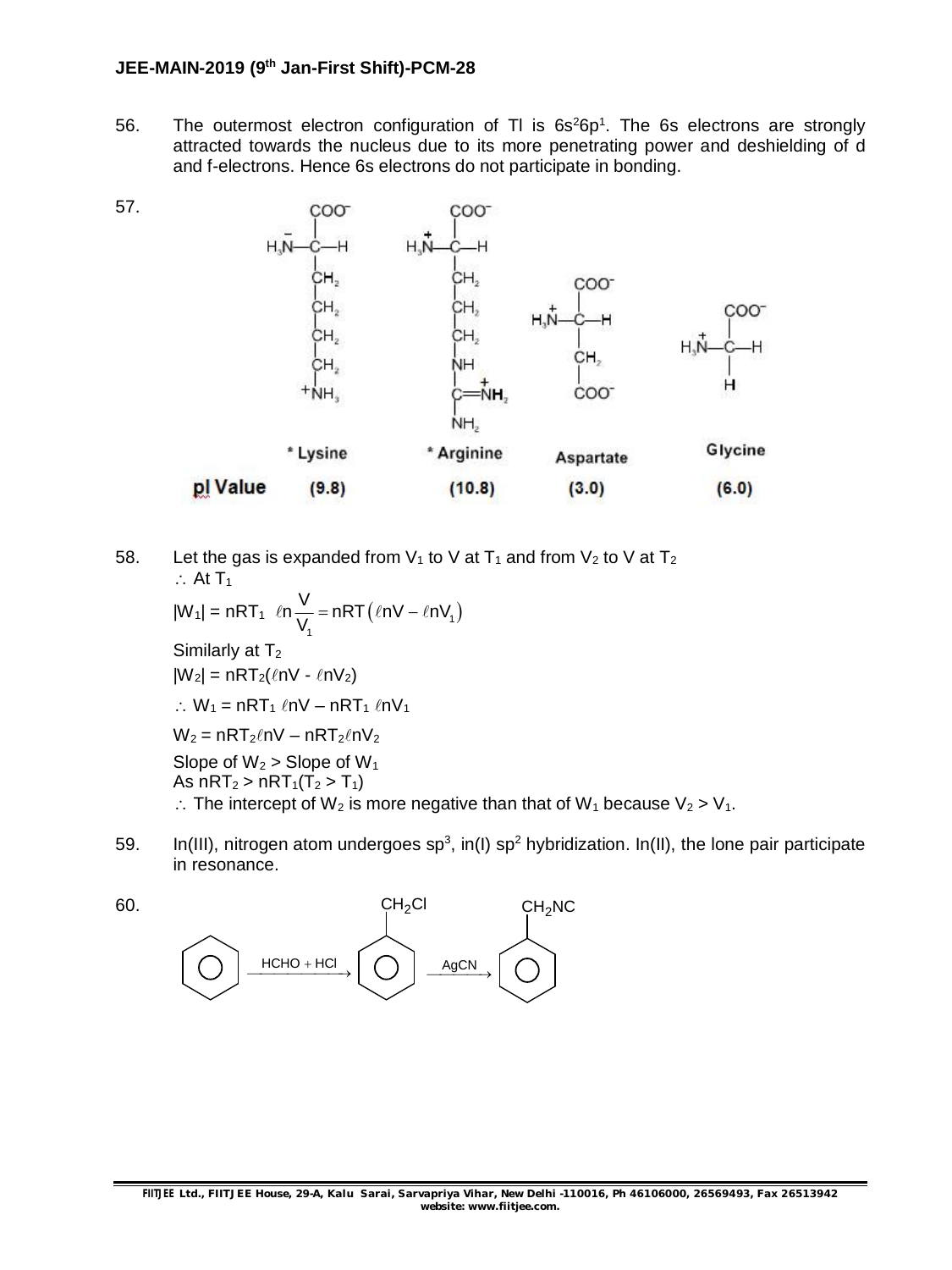### **PART C – MATHEMATICS**

61. 
$$
\int_{0}^{\frac{\pi}{2}} \left( |\cos x|^3 + |\cos(\pi - x)|^3 \right) dx
$$

$$
\Rightarrow 2 \int_{0}^{\frac{\pi}{2}} |\cos x|^3 dx
$$

$$
\Rightarrow 2 \int_{0}^{\frac{\pi}{2}} (\cos x)^3 dx
$$

$$
\Rightarrow 2 \left( \frac{2}{3} \right) = \frac{4}{3} \text{ (By walls formula)}
$$

62.  $\ell = 3$ 

$$
r2 + h2 = 9
$$
  
Volume of cone is =  $\frac{1}{3} \pi r2h$   

$$
V = \frac{1}{3} \pi h (9 - h2)
$$
  

$$
\frac{dv}{dh} = \frac{1}{3} \pi (9 - 3h2) = 0
$$
  
9 - 3h<sup>2</sup> = 0  

$$
h2 = 3, h = \sqrt{3}
$$
  

$$
V = \frac{1}{3} (\pi) (6) \sqrt{3} = 2\sqrt{3} \pi
$$



63.

$$
\int x \sqrt{\frac{2\sin(x^2 - 1)(1 - \cos(x^2 - 1))}{2\sin(x^2 - 1)(1 + \cos(x^2 - 1))}}
$$
\n
$$
= \int x \frac{x^2 - 1}{\cos(\frac{x^2 - 1}{2})} dx
$$
\n
$$
= \int x \tan(\frac{x^2 - 1}{2}) dx
$$
\nLet  $\frac{x^2 - 1}{2} = t \implies 2x dx = 2dt$   
\n
$$
= \int \tan(t) dt = \ln|\sec t| + c
$$
\n
$$
= \ln |\sec(\frac{x^2 - 1}{2})| + c
$$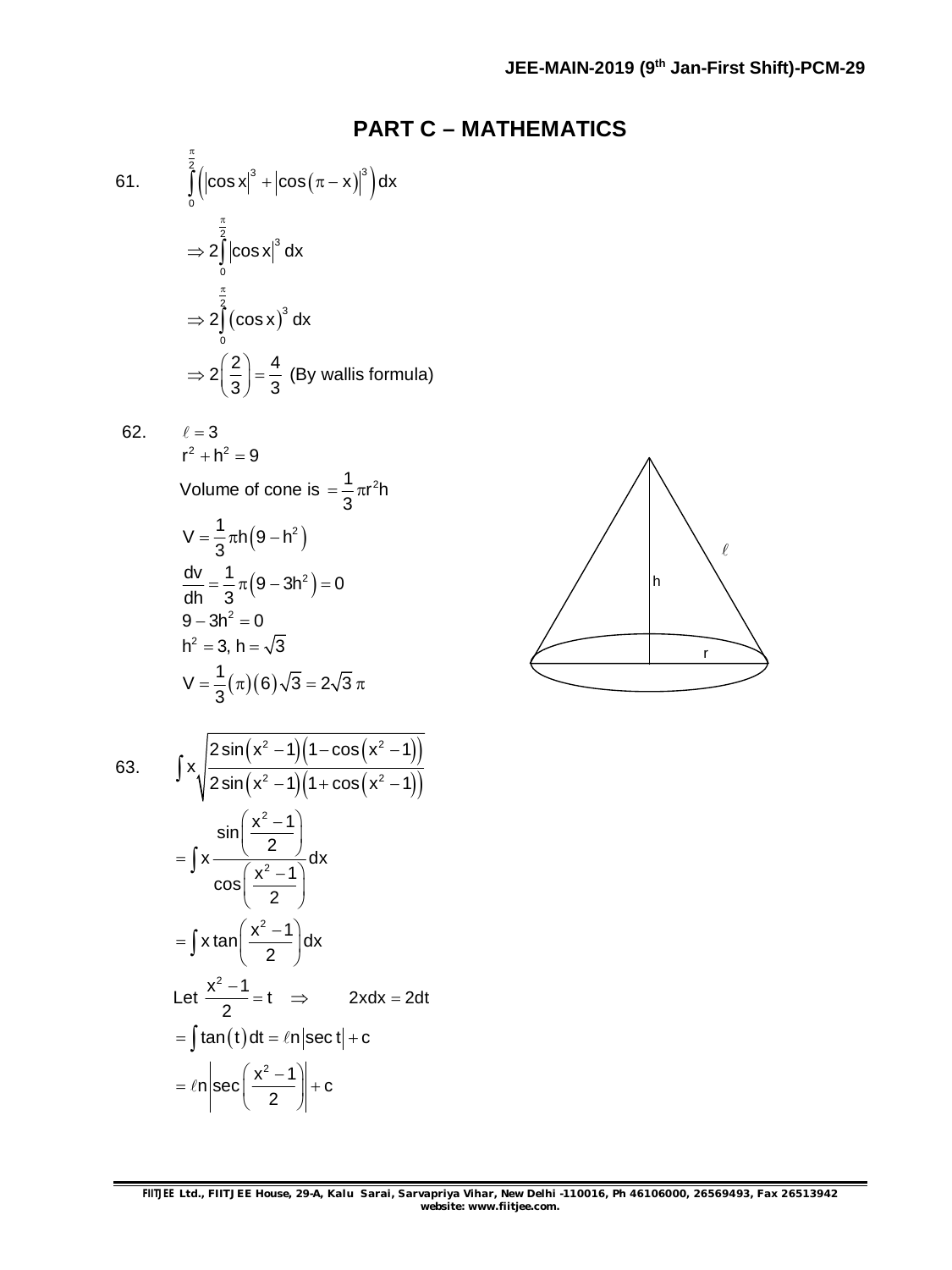64.  $x \frac{dy}{dx} + 2y = x^2$ dx  $+2y = 3$  $\frac{dy}{dx} + \frac{2}{y} = x$ dx x  $+\bar{-}y=$ This is linear differential equation in  $\frac{dy}{dx}$ dx Integrating factor  $= e^{\int \frac{2}{x} dx} = x^2$ Solution of differential equation is  $yx^2 = \int x^3 dx$  $yx^2 = \frac{x^4}{4} + c$ 4  $=\frac{N}{l}+C$ Curve passes through (1, 1) then  $c = \frac{3}{4}$ 4  $=$  $yx^2 = \frac{x^4 + 3}{1}$ 4  $=\frac{x^4+1}{1}$ Put  $x = \frac{1}{2}$ 2  $=$  $y\left(\frac{1}{2}\right) = \frac{\left(\frac{1}{2}\right)^4 + 3}{1}$ 4 4  $\left(\frac{1}{4}\right) = \frac{\left(\frac{1}{2}\right)^4}{4}$  $y = \frac{49}{18}$ 16  $=$ 

65. Vertex is (2, 0)  $a = 2$ 

> 2  $\sqrt{2}$  $\frac{x^2}{x^2} - \frac{y^2}{\sin^2 \theta} = 1$

 $-\frac{y}{2a} = 1$ 

Any general point on given parabola can be taken as  $\left(2+2t^2,\,4t\right)\forall\,t\in\mathsf{R}$  . (8, 6) does not lie on this.

66.

$$
\cos^2 \theta \quad \sin^2 \theta
$$
  
\n
$$
\because e > 2 \quad \text{(given)}
$$
  
\n
$$
e^2 > 4 \Rightarrow 1 + \frac{\sin^2 \theta}{\cos^2 \theta} > 4
$$
  
\n
$$
\Rightarrow 1 + \tan^2 \theta > 4
$$
  
\n
$$
\Rightarrow \tan^2 \theta > 3
$$
  
\n
$$
\because \theta \in \left(\frac{\pi}{3}, \frac{\pi}{2}\right)
$$
  
\nLatus rectum =  $2 \frac{\sin^2 \theta}{\cos \theta} = 2 \tan \theta \sin \theta$   
\n
$$
\therefore \text{ for } \theta \in \left(\frac{\pi}{3}, \frac{\pi}{2}\right), \ 2 \tan \theta \sin \theta \text{ is increasing function}
$$
  
\nHence latus rectum  $\in (3, \infty)$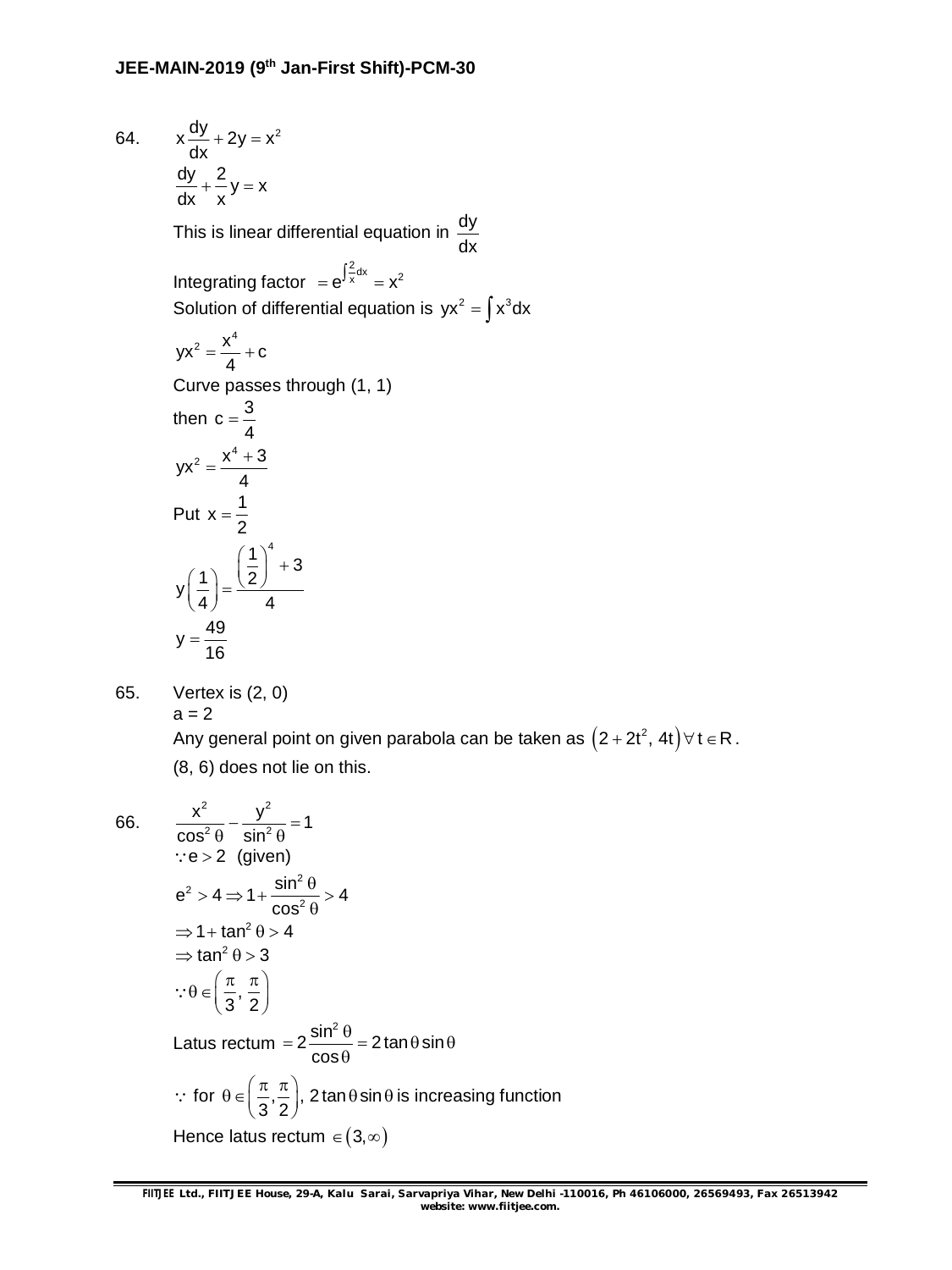67. 
$$
x \in R - \{0, 1\}
$$
  
\n $f_1(x) = \frac{1}{x}, f_2(x) = 1 - x, f_3(x) = \frac{1}{1 - x}$   
\nGiven  $f_2(J(f_1(x))) = f_3(x)$   
\n $1 - J(f_1(x)) = f_3(x)$   
\n $J(f_1(x)) = 1 - f_3(x) = 1 - \frac{1}{1 - x}$   
\n $J(f_1(x)) = \frac{x}{x - 1}$   
\n $J(\frac{1}{x}) = \frac{x}{x - 1} = \frac{1}{1 - \frac{1}{x}}$   
\n $J(x) = \frac{1}{1 - x} = f_3(x)$   
\n68.  $a = \hat{i} - \hat{j}, b = \hat{i} + \hat{j} + \hat{k}, c = x\hat{i} + y\hat{j} + z\hat{k}$   
\n $\vec{a} \times \vec{c} + \vec{b} = 0$   
\n $\Rightarrow \begin{vmatrix} \hat{i} & \hat{j} & \hat{k} \\ 1 & -1 & 0 \\ x & y & z \end{vmatrix} + (\hat{i} + \hat{j} + \hat{k}) = 0$   
\n $\therefore \begin{vmatrix} \hat{i} - z - \hat{j}(z) + \hat{k}(y + x) \\ y + z - z = 0 \Rightarrow z = 1, \\ A \text{Iso } x + y = -1, \text{ and } \vec{a} \cdot \vec{c} = 4 \Rightarrow x - y = 4$   
\n $\Rightarrow x = \frac{3}{2}, y = \frac{5}{2}$   
\n $\therefore |\vec{c}|^2 = x^2 + y^2 + z^2 = \frac{9}{4} + \frac{25}{4} + 1 = \frac{38}{4} = \frac{19}{2}$   
\n69.  $a + ar + ar^2 = xar$   
\nsince  $a \ne 0$  so  $\frac{r^2 + r + 1}{r} = x$ ;  $1 + r + \frac{1}{r} = x$ 

$$
\because r + \frac{1}{r} \in (-\infty, -2] \cup [2, \infty) \qquad \Rightarrow \qquad x \in (-\infty, -1] \cup [3, \infty)
$$

70. 
$$
\cos^{-1}\left(\frac{2}{3x}\right) + \cos^{-1}\left(\frac{3}{4x}\right) = \frac{\pi}{2}\left(x > \frac{3}{4}\right)
$$

$$
\cos^{-1}\left(\frac{2}{3x} \times \frac{3}{4x} - \sqrt{1 - \frac{4}{9x^2}\sqrt{1 - \frac{9}{16x^2}}}\right) = \frac{\pi}{2}
$$

$$
\Rightarrow \frac{1}{2x^2} = \frac{\sqrt{9x^2 - 4}\sqrt{16x^2 - 9}}{12x^2}
$$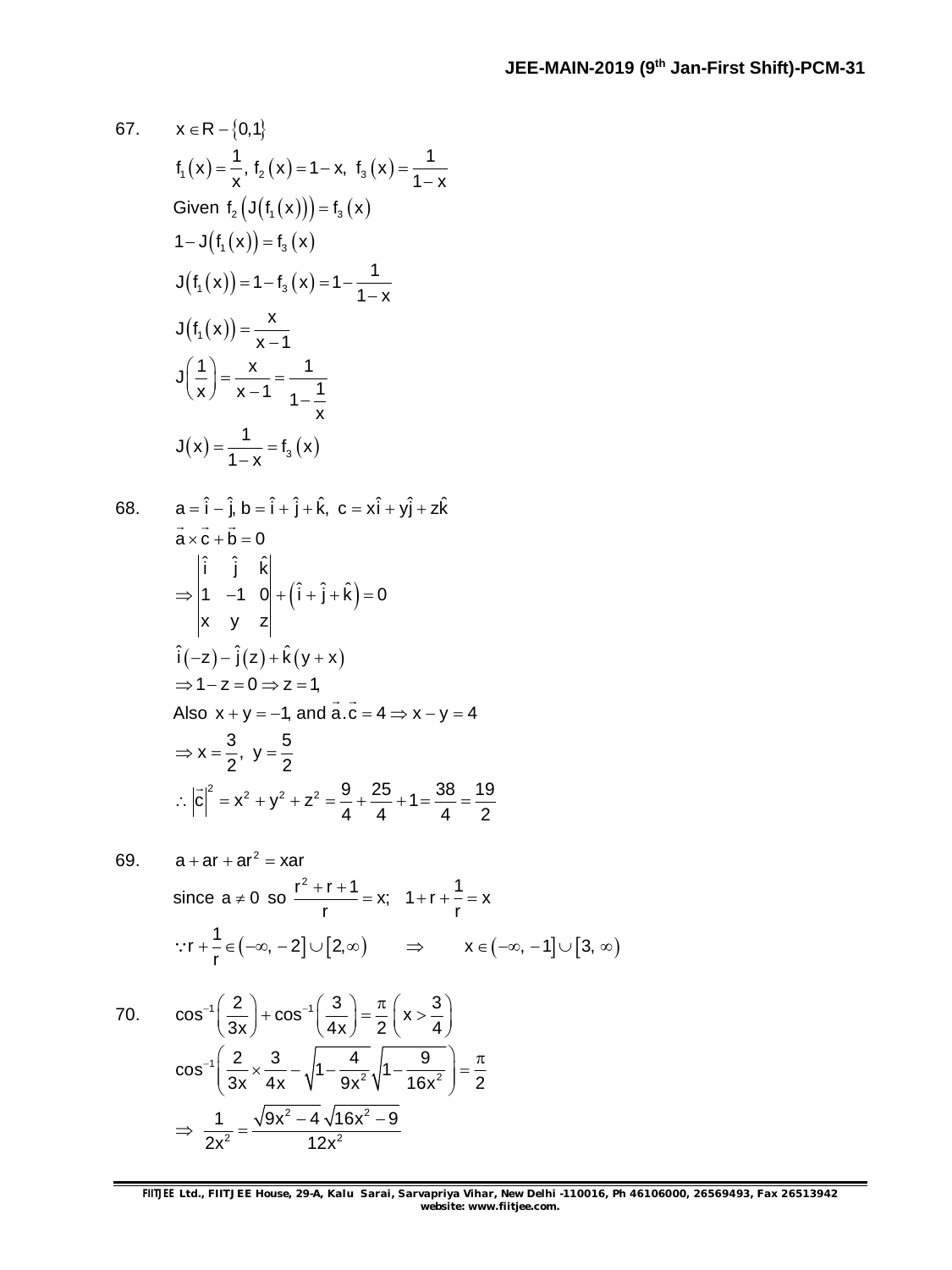$$
\Rightarrow 6 = \sqrt{9x^2 - 4} \sqrt{16x^2 - 9}
$$
  
\nSquare both side  
\n
$$
36 = 144x^4 - 81x^2 - 64x^2 + 36
$$
  
\n
$$
\Rightarrow 144x^4 = 145x^2
$$
  
\n
$$
\Rightarrow x^4 = \frac{145x^2}{144} \Rightarrow x = \pm \frac{\sqrt{145}}{12}, 0
$$
  
\n
$$
\therefore x > \frac{3}{4} \text{ hence } x = \frac{\sqrt{145}}{12}
$$

71.  $ty = x + t^2$ 2  $\left| \frac{3+t^2}{\sqrt{1+t^2}} \right| = 3$  $1 + t^2$  $\left|+\frac{t^2}{2}\right| =$  $\ddot{}$  $\Rightarrow$  t =  $\sqrt{3}$  $\Rightarrow \sqrt{3y} = x + 3$ 

72. By applying Crammer's Rule  
\n
$$
D = \begin{vmatrix} 1 & 1 & 1 \\ 2 & 3 & 2 \\ 2 & 3 & a^2 - 1 \end{vmatrix}
$$
\n
$$
= 3(a^2 - 1) - 6 - 2(a^2 - 1) + 4
$$
\n
$$
= a^2 - 1 - 2 = a^2 - 3
$$
\nIf  $|a| \neq \pm \sqrt{3} \Rightarrow$  system has unique solution  
\n
$$
x + y + z = 1
$$

If 
$$
|a| = \sqrt{3}
$$
  
\n $2x + 3y + 2z = 1$   
\n $2x + 3y + 2z = \pm \sqrt{3} + 1$ 

Hence system is inconsistent for  $|a| = \sqrt{3}$ 

73. 
$$
\frac{2^{403}}{15} = \frac{2^3 \cdot 2^{400}}{15} = \frac{8 \cdot (1 + 15)^{100}}{15}
$$

$$
= \frac{8 \left( \frac{100}{15}C_0 + \frac{100}{15}C_1(15) + \frac{100}{15}C_2(15)^2 + \dots \right)}{15}
$$

$$
\frac{8}{15} + 8 \left( \frac{100}{15}C_1(15) + \frac{100}{15}C_2(15)^2 + \dots \right)
$$

$$
Remainder is 8.
$$

74. Let the line L be 
$$
\frac{x+4}{a} = \frac{y-3}{b} = \frac{z-1}{c}
$$
  
\nL||x+2y-z-5=0  
\nL intersects  $\frac{x+1}{-3} = \frac{y-3}{2} = \frac{z-2}{-1}$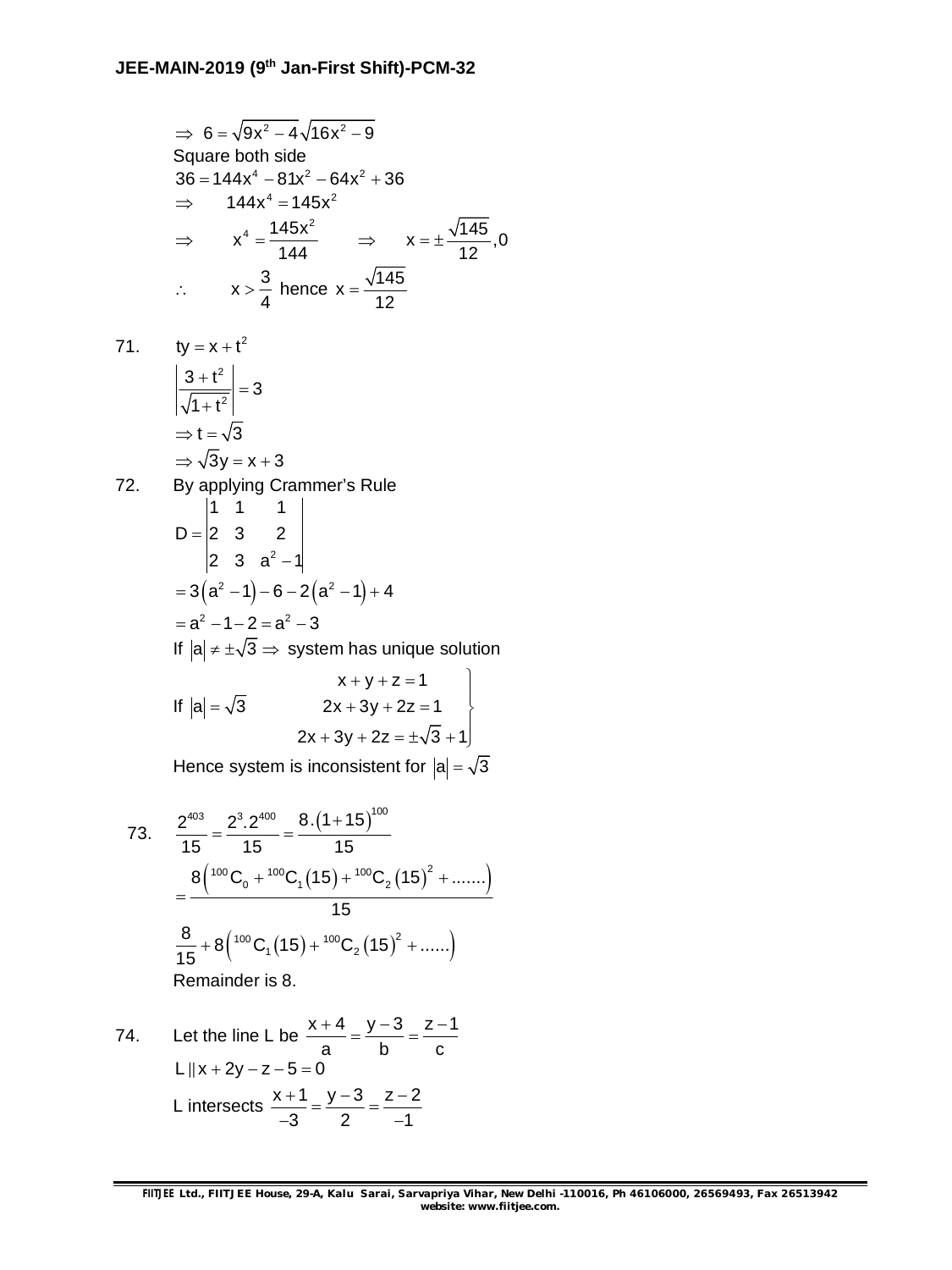$$
\Rightarrow \begin{vmatrix} 3 & 0 & 1 \\ a & b & c \\ -3 & 2 & -1 \end{vmatrix} = 0
$$
  
\Rightarrow 2a + 0b - 6c = 0  
Also a + 2b - c = 0  

$$
\therefore \frac{a}{3} = \frac{b}{-1} = \frac{c}{1}
$$
  

$$
\therefore L \text{ is } \frac{x + 4}{3} = \frac{y - 3}{-1} = \frac{z - 1}{1}
$$

$$
75. \qquad px+qy+r=0
$$

$$
px + qy + \left(\frac{-3p - 2q}{4}\right) = 0
$$
  
 
$$
p\left(x - \frac{3}{4}\right) + q\left(y - \frac{2}{4}\right) = 0
$$
  
 
$$
x = \frac{3}{4} \text{ and } y = \frac{1}{2}.
$$

76. 
$$
(1+x)^n \approx 1 + nx(\text{ when } x \to 0)
$$
  
\nSo,  $\sqrt{1+y^4} = 1 + \frac{y^4}{2}$   
\n
$$
\lim_{y \to 0} \frac{\sqrt{2 + \frac{y^4}{2}} - \sqrt{2}}{y^4}
$$
\n
$$
= \frac{\sqrt{2} \left(1 + \frac{y^4}{8} - 1\right)}{y^4} = \frac{\sqrt{2}}{8} = \frac{1}{4\sqrt{2}}
$$

77. Equation of required plane is  $(x + y + z - 1) + \lambda (2x + 3y - z + 4) = 0$  $\Rightarrow$   $(1+2\lambda)x + (1+3\lambda)y + (1-\lambda) = 0$ since given plane is parallel to y – axis  $\Rightarrow$  3 $\lambda$  + 1 = 0  $\Rightarrow$  = –  $\frac{1}{6}$  $\Rightarrow$  3 $\lambda$  + 1 = 0  $\Rightarrow$  = --

Hence equation of plane is  $x + 4z - 7 = 0$ 

78.  $y = x^2 + 2$  and  $y = 10 - x^2$ Meet at  $(\pm 2, 6)$  $\Rightarrow$  m<sub>1</sub> = 4 and m<sub>2</sub> = -4  $\tan \theta = \frac{8}{15}$ 15  $|\theta| = -$ 

3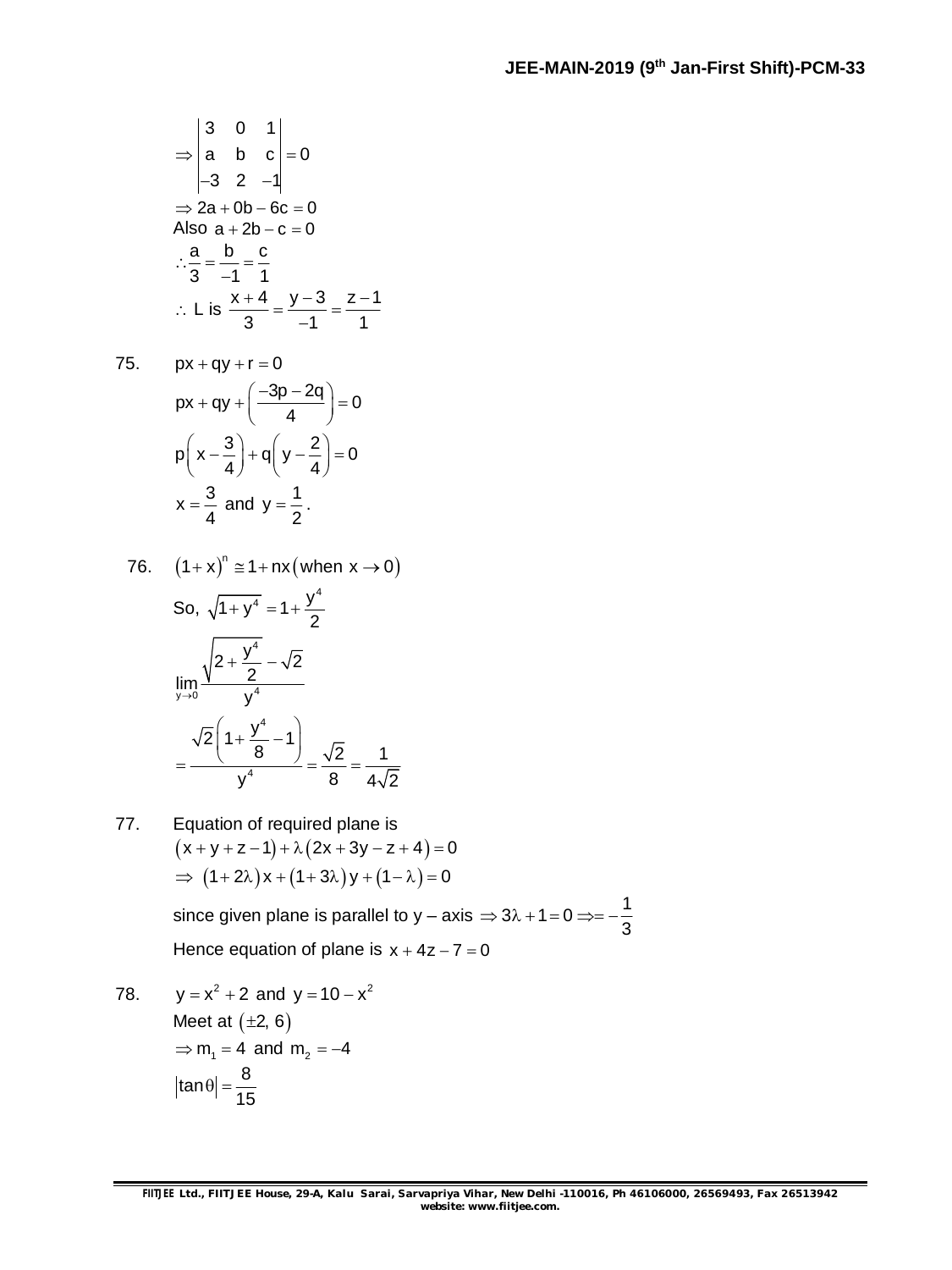79. 
$$
A = \begin{bmatrix} \cos \theta & -\sin \theta \\ \sin \theta & \cos \theta \end{bmatrix}
$$
  
\n
$$
A^{2} = \begin{bmatrix} \cos \theta & -\sin \theta \\ \sin \theta & \cos \theta \end{bmatrix} \begin{bmatrix} \cos \theta & -\sin \theta \\ \sin \theta & \cos \theta \end{bmatrix}
$$
  
\n
$$
A^{2} = \begin{bmatrix} \cos 2\theta & -\sin 2\theta \\ \sin 2\theta & \cos 2\theta \end{bmatrix}
$$
  
\nBy using symmetry  
\n
$$
A^{-50} = \begin{bmatrix} \cos(-50\theta) & -\sin(-50\theta) \\ \sin(-50\theta) & \cos(-50\theta) \end{bmatrix}
$$
  
\nAt  $\theta = \frac{\pi}{12}$   
\n
$$
A^{-50} = \begin{bmatrix} \cos \frac{25\pi}{6} & \sin \frac{25\pi}{6} \\ -\sin \frac{25\pi}{6} & \cos \frac{25\pi}{6} \end{bmatrix} = \begin{bmatrix} \cos \frac{\pi}{6} & \sin \frac{\pi}{6} \\ -\sin \frac{\pi}{6} & \cos \frac{\pi}{6} \end{bmatrix} = \begin{bmatrix} \frac{\sqrt{3}}{2} & \frac{1}{2} \\ \frac{-1}{2} & \frac{\sqrt{3}}{2} \end{bmatrix}
$$

80. Check all option repeatedly (i)  $(A \wedge B) \wedge (\sim A \vee B) \equiv A \wedge (B \wedge (\sim A \vee B))$  $A \wedge (B) = A \wedge B$  $\Rightarrow$  (i) is correct (ii)  $(A \wedge B) \wedge (\sim A \wedge B) = (A \wedge \cdots A)$ 

(ii) 
$$
(A \wedge B) \wedge (\sim A \wedge B) \equiv (A \wedge \sim A) \wedge B
$$
  
=  $f \wedge B = f$ 

(iii) 
$$
(A \lor B) \land (\sim A \lor B) \equiv B
$$
  
\n(iv)  $(A \lor B)(\sim A \lor B)$   
\n $\equiv B \lor (A \land \sim A) = B \lor f \equiv f$   
\n⇒ only (1) is correct

81. Let 5 students are 
$$
x_1, x_2, x_3, x_4, x_5
$$
  
\nGiven  $\overline{x} = \frac{\sum x_i}{5} = 150$   $\Rightarrow$   $\sum_{i=1}^{5} = 750$  .........(1)  
\n $\sum x_i^2 - (\overline{x})^2 = 18 \Rightarrow \sum x_i^2 - (150)^2 = 18$   
\n $\Rightarrow \sum x_i^2 = (22500 + 18) \times 5 \Rightarrow \sum_{i=1}^{5} x_i^2 = 112590$  .........(2)  
\nHeight of new student = 156 (Let  $x_6$ )  
\nThen  $x_1 + x_2 + x_3 + x_4 + x_5 + x_6 = 750 + 156$   
\n $\overline{x}_{new} = \frac{x_1 + x_2 + x_3 + x_4 + x_5 + x_6}{6} = \frac{906}{6} = 151$  .........(3)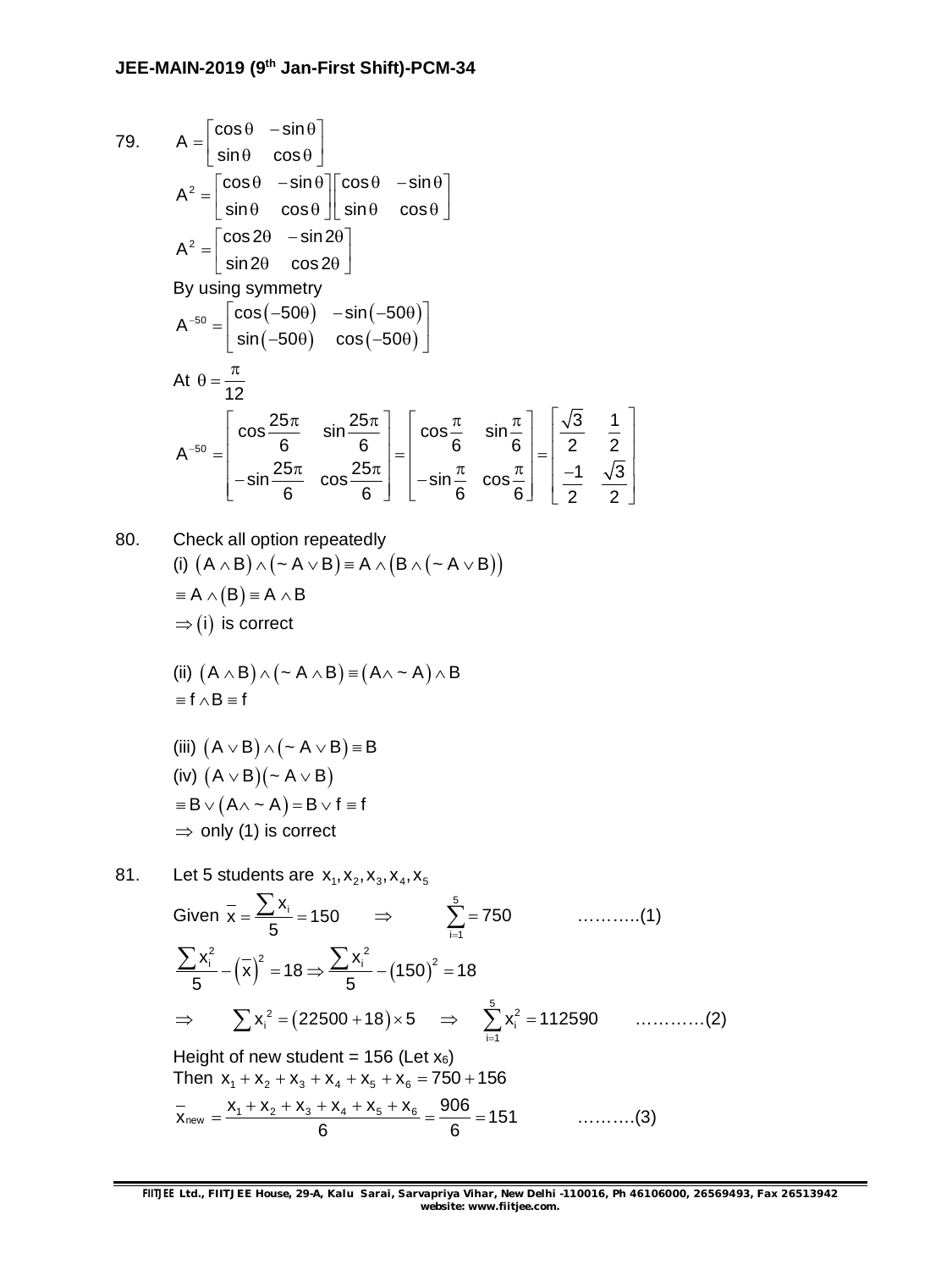Variance (new) = 
$$
\frac{\sum x_i^2}{6} - (\overline{x}_{new})^2
$$
  
\nfrom equation (2) and (3)  
\nvariance (new) =  $\frac{112590 + (156)^2}{6} - (151)^2 = 22821 - 22801 = 20$   
\n82.  $3(1 - \sin 2\theta)^2 + 6(1 + \sin 2\theta) + 4\sin^6 \theta$   
\n=  $3(1 - 2\sin 2\theta + \sin^2 2\theta) + 6 + 6\sin 2\theta + 4\sin^6 \theta$   
\n=  $9 + 3\sin^2 2\theta + 4\sin^6 \theta$   
\n=  $9 + 12\sin^2 \theta \cos^2 \theta + 4(1 - \cos^2 \theta)^3$   
\n=  $9 + 12(1 - \cos^2 \theta)\cos^2 \theta + 4(1 - 3\cos^2 \theta + 3\cos^4 \theta - \cos^6 \theta)$   
\n=  $13 + 12\cos^2 \theta - 12\cos^4 \theta - 12\cos^2 \theta + 12\cos^4 \theta - 4\cos^6 \theta$   
\n=  $13 - 4\cos^6 \theta$ 

Area 
$$
=\int_{-5}^{3} x dy - \int_{-1}^{3} x dy
$$
  
\n
$$
= \int_{-5}^{3} \left(\frac{y+5}{4}\right) - \int_{-1}^{3} \sqrt{y+1} dy
$$
\n
$$
= \left|\frac{y^{2}}{2} + 5y\right|_{-1}^{3} - \left|\frac{2}{3}(y+1)\right|_{-1}^{3/2}
$$
\n
$$
= \left|\frac{\left(\frac{9}{2} + 15\right) - \left(\frac{25}{2} - 25\right)}{4}\right| = \left|\frac{16}{3}\right| = \frac{8}{3}
$$



$$
84.
$$

83.

$$
S = \sum_{i=1}^{30} a_i, T = \sum_{i=1}^{15} a_{2i-1}, a_5 = 27, S - 2T = 75
$$
  
\nLet  $a_i = a + (i - 1)D$   
\n
$$
S = a_1 + a_2 + a_3 + \dots + a_{30}
$$
  
\n
$$
T = a_1 + a_3 + a_5 + \dots + a_{29}
$$
  
\n
$$
\therefore 2T = 2a_1 + 2a_3 + 2a_5 + \dots + 2a_{29}
$$
  
\n
$$
S - 2T = (a_2 - a_1) + (a_4 - a_3) + (a_6 - a_5) + \dots + (a_{30} - a_{29}) = 75
$$
  
\n
$$
= 15D
$$
  
\nBut  $S - 2T = 75 \Rightarrow 15D = 75 \Rightarrow D = 5$   
\nNow  $a_5 = 27 \Rightarrow a + 4D = 27$   
\n
$$
\therefore a = 27 - 20 \Rightarrow a = 7
$$
  
\nnow  $a_{10} = a + 9D$   
\n
$$
= 7 + 45 = 52
$$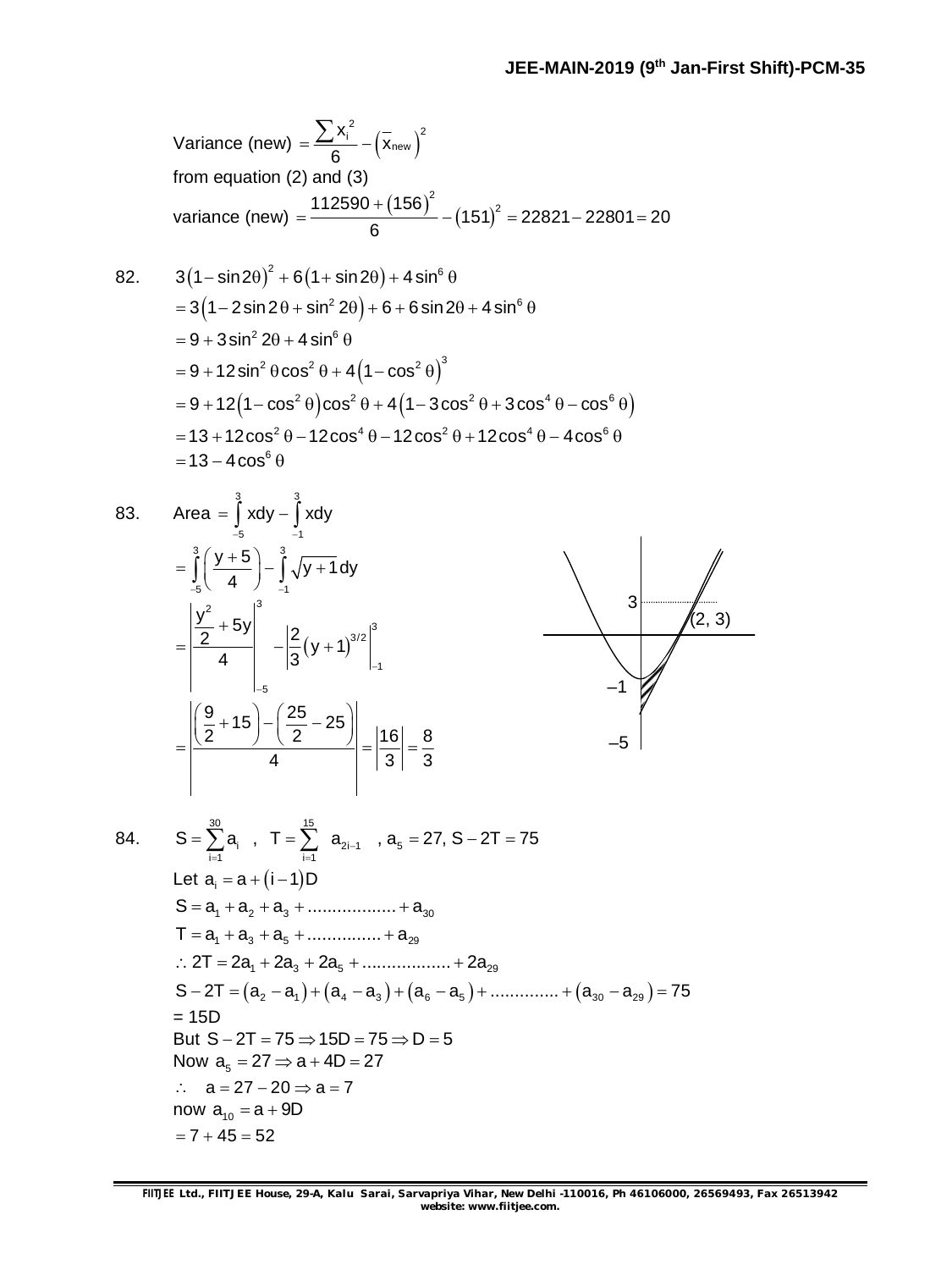85. For  $x = 1$  $R.H.L = a + b$  $L.H.L = 5$ So to be continuous at  $x = 1$ a + b = 5 …………(i) for  $x = 3$  $R.H.L. = b + 15$  $L.H.L = a + 3b$  $b + 15 = a + 3b$  $a + 2b = 15$  …………..(ii) for  $x = 5$  $R.H.L = 30$  $L.H.L = b + 25$  $b + 25 = 30$  $b = 5.$ From equation (ii)  $a = 10$ but  $a = 10$  and  $b = 5$  does not satisfied equation (i) So f (x) is discontinuous for  $a \in R$  and  $b \in R$ 

z

86. 
$$
z = \frac{3 + 2i \sin \theta}{1 - 2i \sin \theta} \times \frac{1 + 2i \sin \theta}{1 + 2i \sin \theta}
$$

$$
z = \frac{(3 - 4 \sin^2 \theta) + 8i \sin \theta}{1 + 4 \sin^2 \theta}
$$

For purely imaginary real part should be zero.

i.e. 
$$
3 - 4 \sin^2 \theta = 0
$$
.  
\ni.e.  $\sin \theta = \pm \frac{\sqrt{3}}{2}$   
\n $\theta = -\frac{\pi}{3}, \frac{\pi}{3}, \frac{2\pi}{3}$ , Sum of all values is  $-\frac{\pi}{3} + \frac{\pi}{3} + \frac{2\pi}{3} = \frac{2\pi}{3}$ 

87. Number of ways = Total number of ways without restriction – When two specific boys are in team without any restriction, total number of ways of forming team is  ${^7\text{C}_3}\times{^5\text{C}_2} = 350$  If two specific boys  $B_1$ ,  $B_2$  are in same team then total number of ways of forming team equals to  ${\rm ^{5}C_{1}}{\times} {\rm ^{5}C_{2}}$  = 50  $\,$  ways total ways = 350 – 50 = 300 ways

88. 
$$
x^{2} + 2x + 2 = 0 \Rightarrow (x + 1)^{2} = -1
$$

$$
x = -1 \pm i = \sqrt{2} e^{i \left(\pm \frac{3\pi}{4}\right)}
$$

$$
\therefore \alpha^{15}, \beta^{15} = \left(\sqrt{2}\right)^{15} \times 2 \cos\left(15 \cdot \frac{3\pi}{4}\right)
$$

$$
= 2^{8} \sqrt{2} \times \left(-\frac{1}{\sqrt{2}}\right) = -256
$$